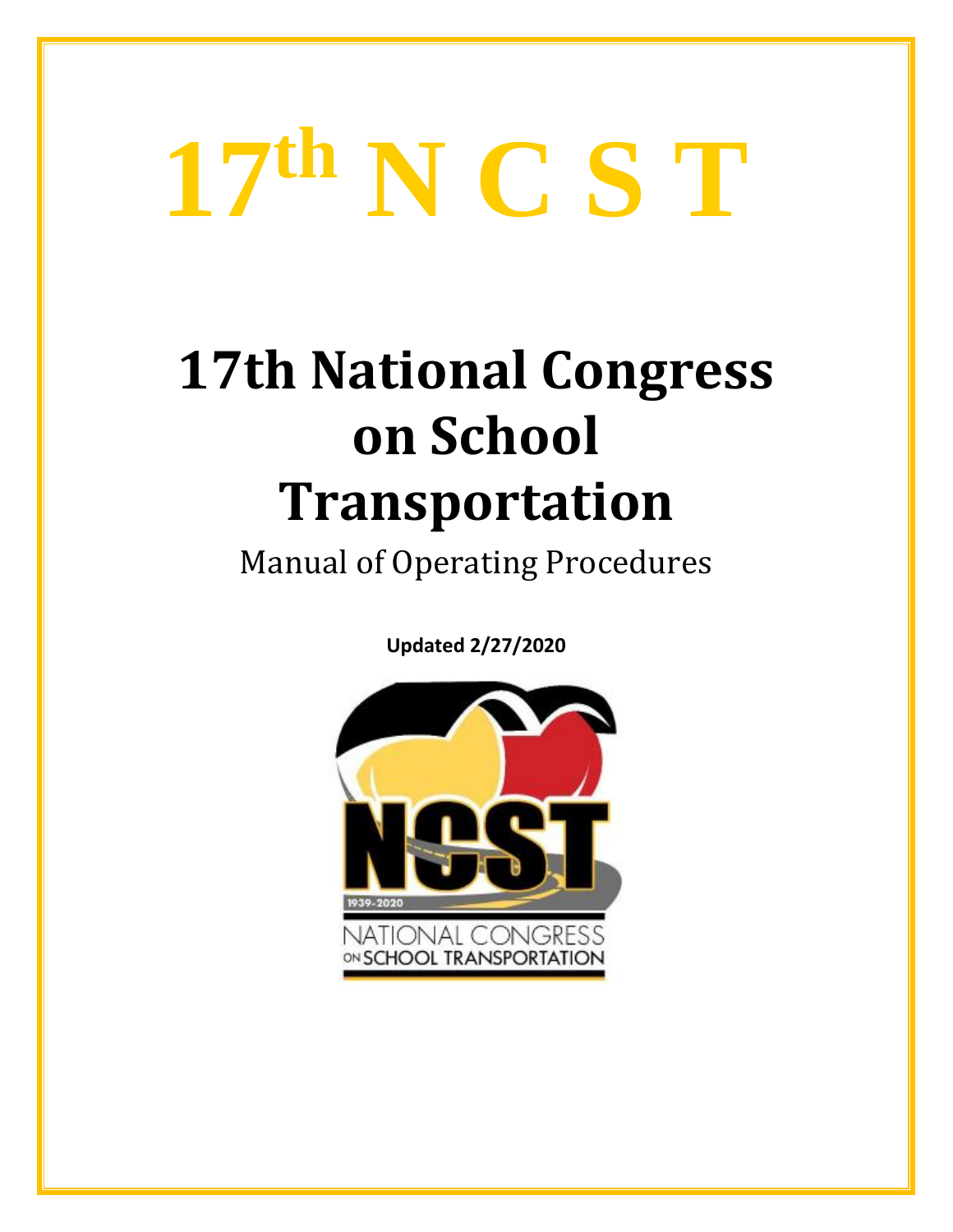# **TABLE OF CONTENTS**

| I. INFORMATION FLOW CHART AND SCHEDULE OF ACTIVITIES 3                      |  |
|-----------------------------------------------------------------------------|--|
|                                                                             |  |
|                                                                             |  |
|                                                                             |  |
|                                                                             |  |
| VI. INTERIM STEERING COMMITTEE/CONGRESS CHAIRPERSON 12                      |  |
|                                                                             |  |
|                                                                             |  |
|                                                                             |  |
|                                                                             |  |
|                                                                             |  |
|                                                                             |  |
|                                                                             |  |
|                                                                             |  |
|                                                                             |  |
|                                                                             |  |
| C. Procedures for Requesting an Interim Amendment and Process Chart. 34     |  |
|                                                                             |  |
| E. Policy on Display and Distribution of Materials or Literature at NCST 39 |  |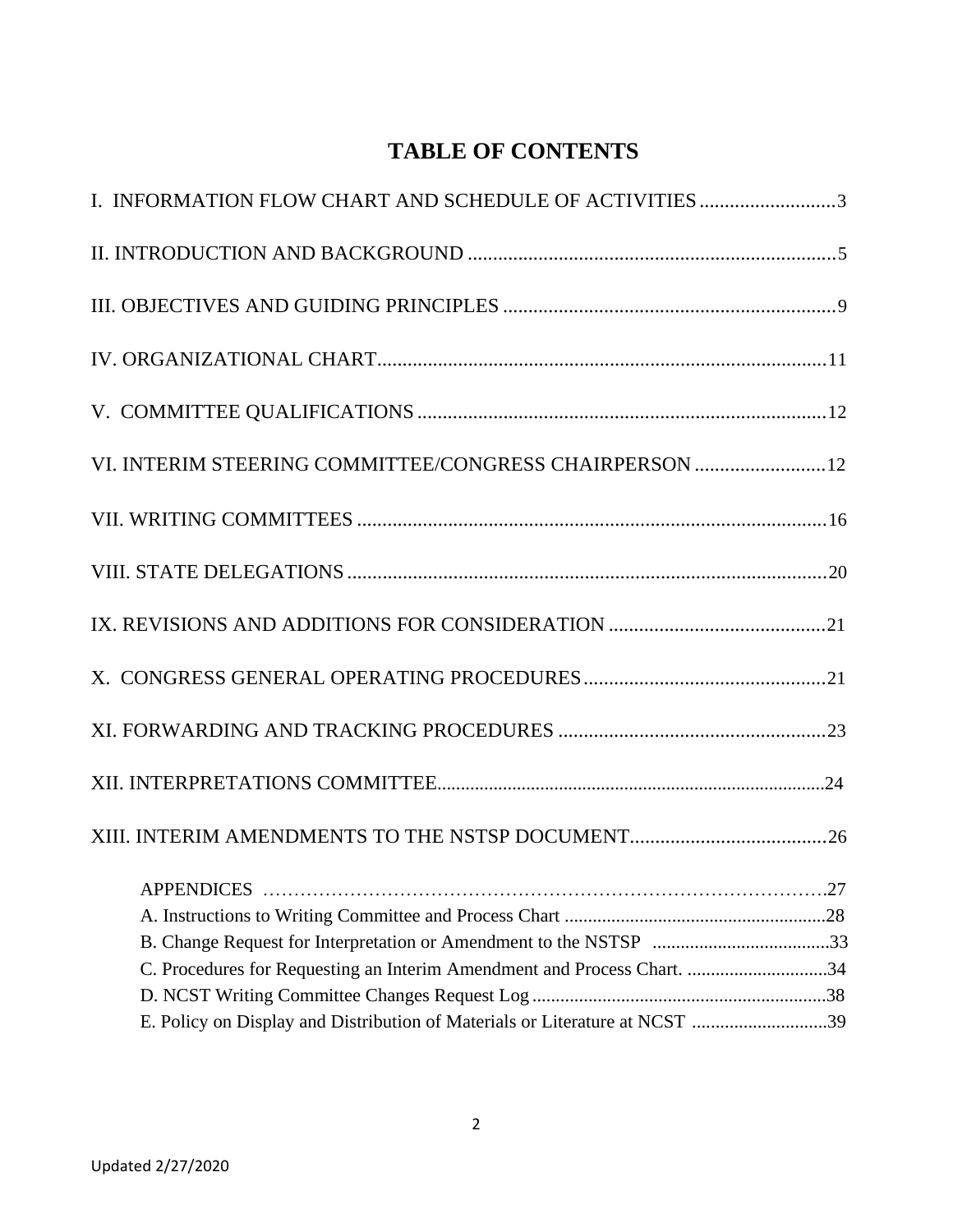# **I. INFORMATION FLOW CHART & SCHEDULE OF ACTIVITIES**

# **17th National Congress on School Transportation May 15-20, 2020**

#### **July 2017: (34 months out)**

- Interim/Steering Committee Meets
- Steering Committee Selection Finalized
- Congress Organizational Structure Finalized
- Coordinators and Writing Committee Chairs Selection Process Begins

#### **November 2017: (31 months out)**

- Steering Committee Meets
- Manual of Operating Procedures Completed
- Coordinators and Writing Committee Chairs Selected
- Writing Committee Members Selection Process Begins

#### **February 2018: (27 months out)**

• All Writing and Special Committees Activated

#### **March 2018: (26 months out)**

• Writing Committees Orientation Workshop by Steering Committee Coordinators

#### **March-July 2018: (22 to 26 months out)**

- SBMTC Submits Recommendations for NSTSP Revisions to Vehicle Specifications Coordinator
- **Interim Amendment Process Ends**
- Writing Committees Hold First Meeting, Begin Review Process
- *Note: Writing Committees should meet at least semi-annually until NCST*
- Revisions Submission Process Begins (all parties begin process of offering proposed additions/revisions/deletions to document)

#### **July 2018: (22 months out)**

• Steering Committee Meets

#### **November 2018: (19 months out)**

- Steering Committee Meets
- Steering Committee Meets with Writing Committees to Review Procedures and Progress

#### **March 31, 2019: (14 months out)**

• Deadline for Public Submission to Writing Committees of Additions/Revisions/Deletions to Document

#### **April 1, 2019: (13 months out)**

• State Delegation Selection Process Begins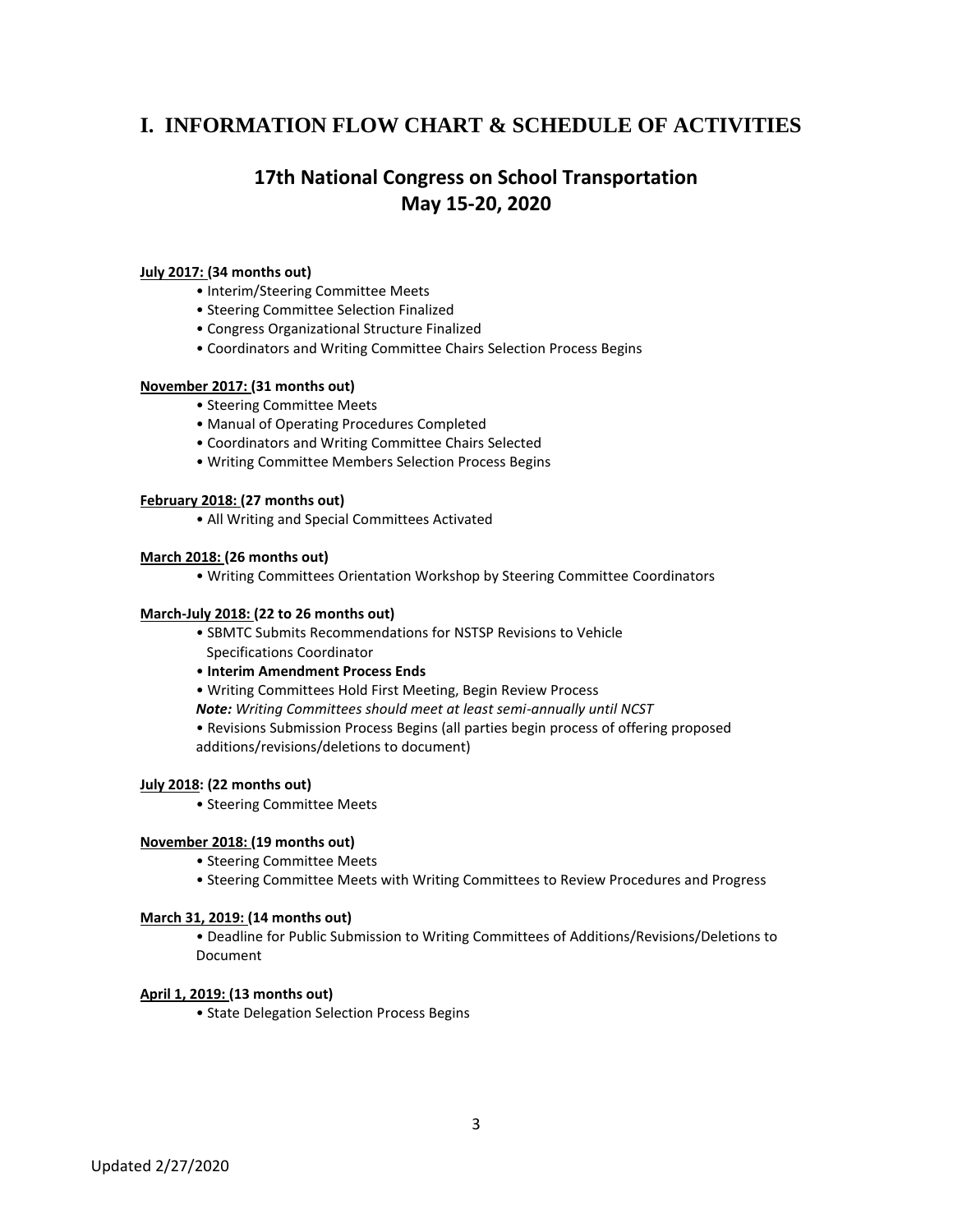# **I. INFORMATION FLOW CHART & SCHEDULE OF ACTIVITIES (***continued***)**

#### **July 2019: (10 months out)**

- State Delegation Selection Process Ends
- Steering Committee Meets at NSTA
- Congress Budget Updated

#### **September 2019: (8 months out)**

- Writing Committee Draft Proposals Completed
- Operations/Vehicle Specifications Coordinators Receive all Writing Committee Draft Proposals for Review

#### **October (early) 2019: (7 months out)**

- Coordinators Submit Draft Proposals to Congress Chair
- Congress Chair Submits Draft Proposals to Editing and Technical Assistance Committee

#### **October (late) 2019: (7 months out)**

- Editing and Technical Assistance Committees Review Draft Proposals
- Steering Committee Teleconference; Steering Committee Meets at NAPT (early November)

#### **December 2019: (6 months out)**

- Writing Committees Finalize and Submit Proposals to Coordinators
- Writing Committee Proposals Submitted to State Delegations for Comment and Posted to Web
- Review Meeting with Coordinators and Writing Committee Chairs

#### **March 1, 2020: (3 months out**)

- •Deadline for Comments from State Delegations, NASDPTS Supplier Council, or Steering Committee on Writing Committee Proposals Completed and Forwarded to Coordinators
- Coordinators Forward State Delegations' and Others' Comments to Appropriate Writing Committees

#### **April 15, 2020: (1 month out)**

- Final Writing Committee Documents (NCST Floor Documents) Prepared for Congress Presentation
- All Working Documents for the Congress Posted to State Delegation Chairpersons

#### **May 15 – 20, 2020:**

- Schedule of On-site Activities in Des Moines, Iowa (subject to change):
	- Friday, May 15- Travel Day

Saturday, May 16- Steering Committee and Other Committee Meetings

Sunday, May 17- Committee Meetings Continue; Registration, Welcome Reception, First General Session

Monday, May 18- General Session Tuesday, May 19- General Session

Wednesday, May 20- Last General Session (ends at or before noon)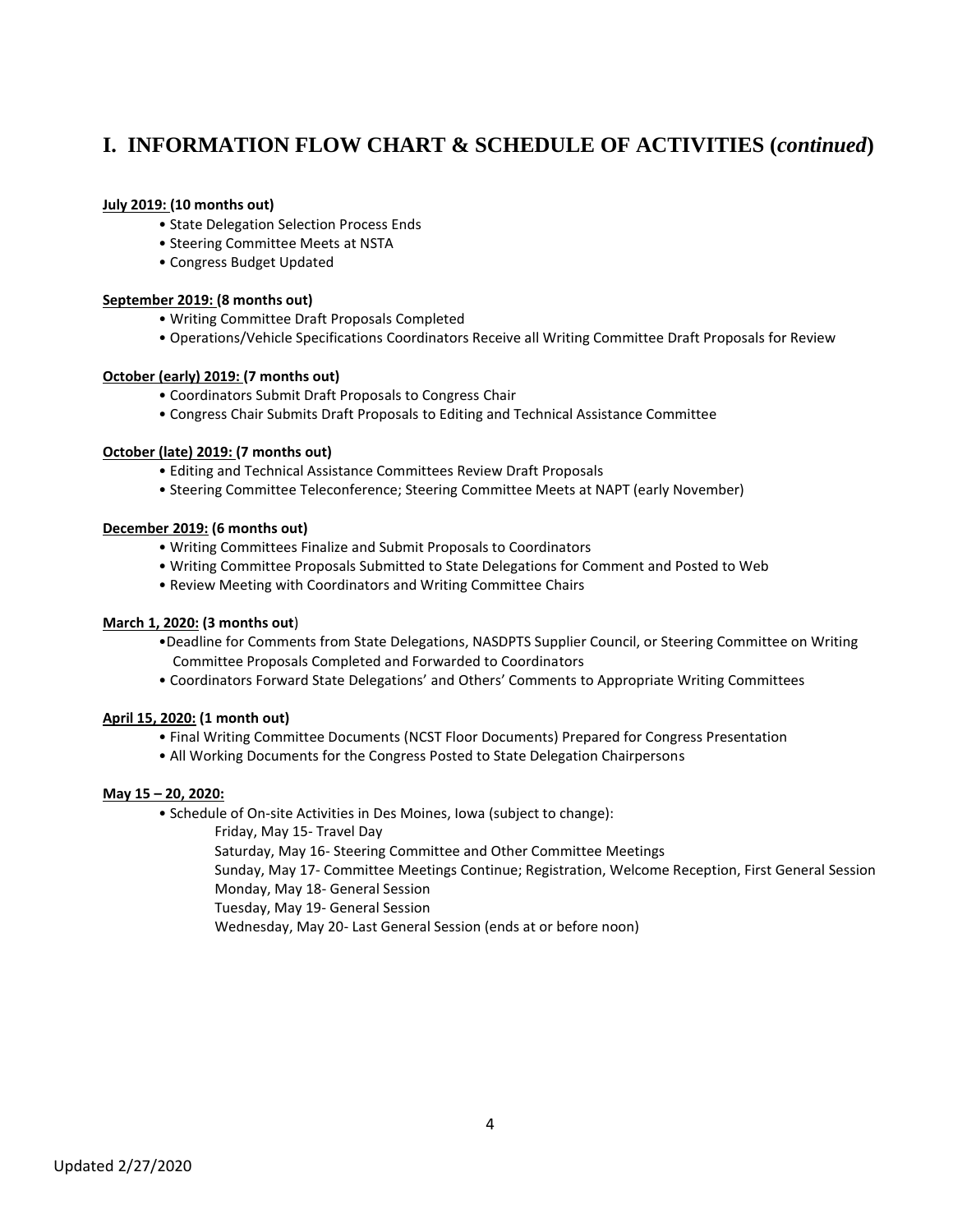# **II. INTRODUCTION AND BACKGROUND**

The 2010 National Congress on School Transportation was the latest in a series beginning in 1939 and continuing in 1945, 1948, 1951, 1954, 1959, 1964, 1970, 1980, 1985, 1990, 1995, 2000, 2005, and 2010. All congresses (referred to as "conferences" before 2005) have been made up of official representatives of state departments of education, public safety, motor vehicles, and police or other state agencies having state-wide responsibilities for the administration of student transportation; local school district personnel; contract operators; advisors from industry; and representatives from other interested professional organizations and groups. Each conference has resulted in one or more publications that contain the recommendations of that particular conference.

The recommendation of specifications and procedures for school buses and their operation has been a major purpose of all conferences. The 1939 Conference was called for this sole purpose and formulated a set of recommended standards for school buses of 20 or more passengers. The 1945 Conference revised the 1939 recommendations and added standards for small vehicles of 10 to 18 passengers. Both standards were further revised by the 1948 Conference. There were additional revisions in 1959, and the 1964 Conference added standards for school buses to be used in transporting students with disabilities. In addition to revising standards for larger vehicles, the 1970 Conference refined the standards for school buses designed to transport fewer than 24 passengers.

Other major issues in student transportation have received attention at these national conferences. On several occasions, recommendations concerned primarily with overtaking and passing of school buses were transmitted to the National Committee on Uniform Traffic Laws and Ordinances for consideration in connection with revisions of the Uniform Vehicle Code. The 1948 Conference made recommendations on uniform records and reports for student transportation. The major purpose of the 1948 Conference was the formulation of recommendations related to standards and training programs for school bus drivers. These recommendations were revised by the 1959 Conference, and a new publication on the topic was issued. The 1954 Conference gave considerable time to the discussion of the extended use of school buses in the school program. The 1970 Conference also adopted standards for school bus operation (issued in a separate report).

The 1980 Conference updated the standards for school bus chassis and bodies, rewrote the complete standards for the specially equipped school bus, and included definitions for Types A, B, C and D buses. One of the major tasks of the 1980 Conference was to revise the standards to remove any conflicts with superseding federal regulations, many of which were mandated by sections of the Motor Vehicle and School Bus Safety Amendments of 1974 (Public Law 93- 492).

The 1985 Conference updated the standards for school bus chassis, bodies, special education and operations procedures. A major project was completed in the adoption of a uniform school bus accident reporting form. This form was designed to standardize school bus accident data reporting throughout the school transportation industry.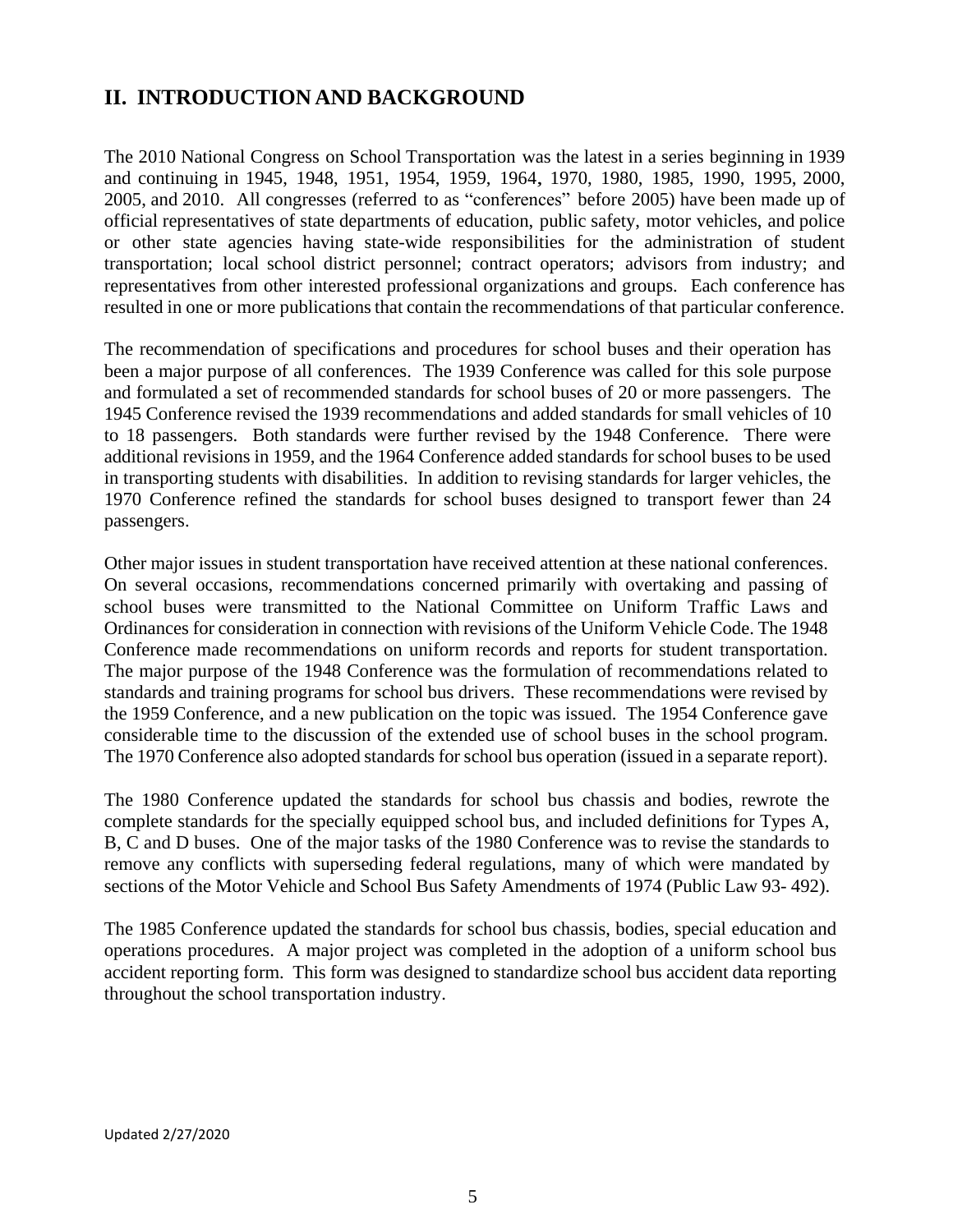Major issues such as safety inside the vehicle, loading and unloading, emergency procedures and special education were discussed with appropriate resolutions passed for future research and implementation.

The 1990 Conference removed the word minimum from the title of the conference publication. The format of the conference publication was reorganized into two parts, Standards for School Buses and Standards for Operations. All sub-parts, such as accident reporting and special education transportation, were incorporated into the section on the school bus or the section on operations.

A major change was incorporated into the procedures for the 1990 Conference. Any mandatory standard could be recommended for a special vote for forwarding action to the appropriate federal agency with a request for rulemaking. This rulemaking request would be an attempt to have the standard adopted at the conference become a federally mandated requirement. For this forwarding action to be approved, any such item had to receive two-thirds affirmative vote. The delegation approved forwarding action on standards for mirrors, emergency exits, accident reporting and special education transportation. This procedural change was carried forward for the 1995 Conference.

The 1995 Conference was the first to begin to address the expanded role of student transportation as prescribed in the revised Highway Safety Program Guideline #17 - Pupil Transportation Safety. The revised guidelines became effective May 29, 1991, and this was the first conference convened since its adoption. Transportation of pre-kindergarten age students, including infants and toddlers, was addressed for the first time. A comprehensive section dealing with the use of alternative fuels in school bus operations was discussed and included in the publication. A new section, Terms and Definitions, was added to the appendices to promote consistency throughout the industry and consolidate into one resource the acronyms, abbreviations and standard terms used in the industry. It provided easy access to definitions of terms used or referenced within the document.

The 2000 Conference included significant discussion of the purpose and intended use of the document, which had been known in previous conferences as the "National Standards for School Transportation." Leading up to the 2000 Conference, arguments were made for retention in the title of the term Standards or adoption of the new term Guidelines. These deliberations were an attempt to accurately describe the document to state and local transportation providers, industry suppliers, governmental oversight agencies, representatives of the legal profession and other users. The new title approved by the delegates was the "National School Transportation Specifications and Procedures." A significant majority of the delegates believed that title described the actual contents and intended use of the document more precisely. The Introduction was expanded to explain clearly that the National School Transportation Specifications and Procedures comprises recommendations of the delegates to the states and other potential users of the document. It also clarified that these entities may choose, under their respective regulatory authorities, to adopt all or part of the specifications and procedures into laws or regulations.

Other significant changes or additions adopted by the 2000 Conference delegates included: a new side intrusion test for school bus bodies; a strong recommendation to states to require the use of school buses or buses having equivalent crash protection for all student transportation; reorganization of the operations sections into a more user-friendly format; sanctioning of the recent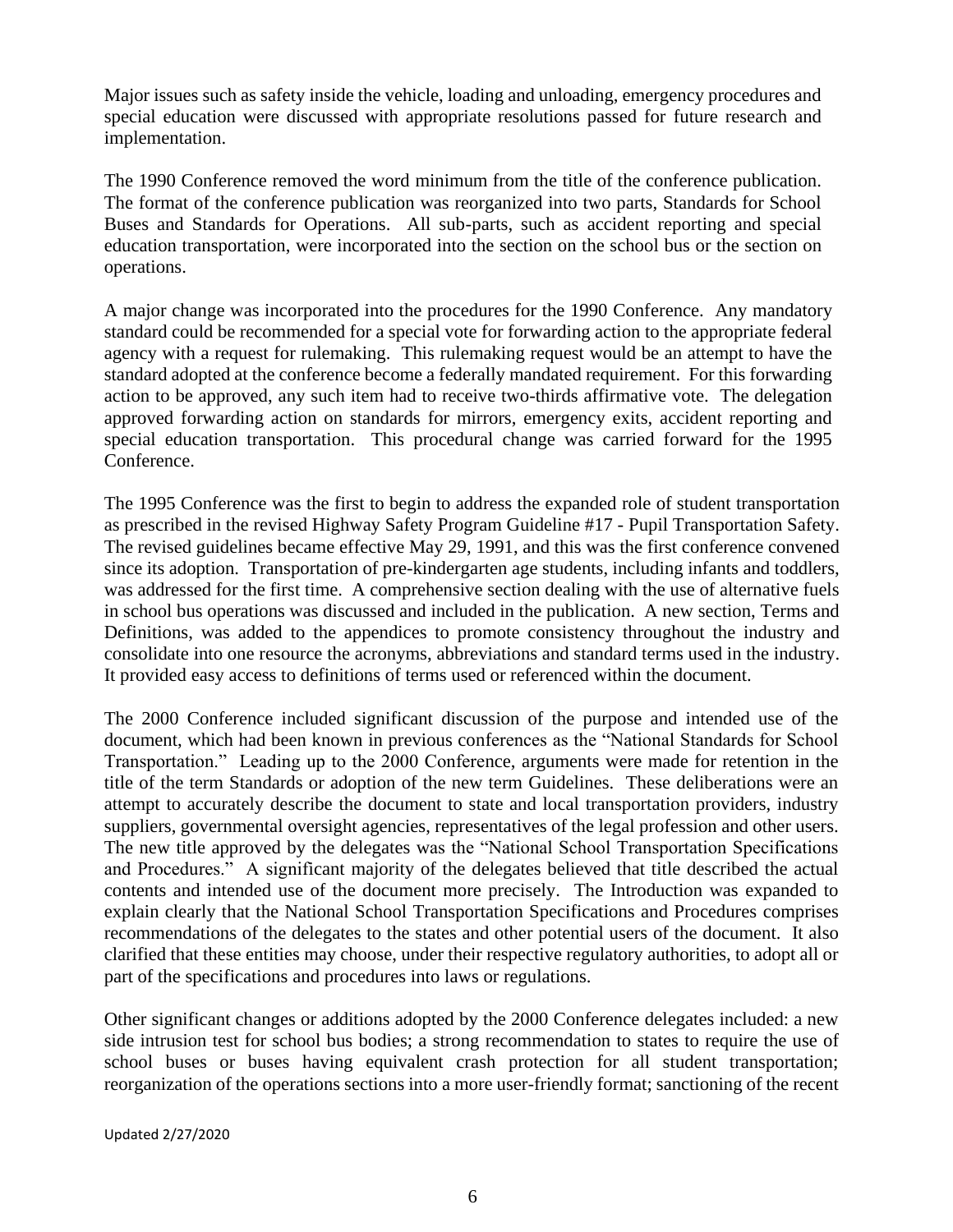federal guidelines for seating of pre-school age students; conformance of the procedures for transportation of students with disabilities with updated federal regulations; and, a new section on school bus inspection.

In 2005 the delegates changed the name of the conference to the National Congress on School Transportation to describe more accurately the longstanding nature of the proceedings, involving deliberation and decision-making following parliamentary procedure. Significant changes or additions adopted by the 2005 Congress delegates included: a request to the School Bus Manufacturers Technical Council (SBMTC) to develop specifications for the fire-blocking performance of school bus chassis firewalls; clarification of the allowance for either black or yellow trim coloration on school bus bodies; augmentation of the recently updated Federal Motor Vehicle Safety Standard 217 emergency exit requirements to include additional roof hatches; accommodation of the new Multifunction School Activity Bus sub-category of school buses; a recommendation to require "high-back" passenger seats in all large school buses as a further improvement to school bus passenger crash protection; a recommendation to require noise canceling switches for use by school bus operators during railroad crossings; a recommendation, based on research findings, to prohibit the installation of two-point lap belts in large school buses, except to secure child safety restraint systems; elimination of requirements that were duplicative of recent federal and Society of Automotive Engineers (SAE) standards for specially equipped school buses; new operational procedures calling for reduced school bus engine idling, use of two-way communications systems, and required post-trip checks of buses by drivers for unattended children; addition of new sections on School Transportation Security and School Activity Transportation; and, updating of the sections on Transportation for Students with Disabilities and Special Health Care Needs, and Infants, Toddlers, and Pre-school Children to conform to recent federal reauthorizations.

With the enactment in 1966 of the National Traffic and Motor Vehicle Safety Act, the federal government was given responsibility for developing and promulgating motor vehicle safety standards for motor vehicles sold in the United States. These Federal Motor Vehicle Safety Standards (FMVSS) are continually evaluated and revised, as needed. Such standards in their present form, or as subsequently amended, will void any action taken during the 2005 Congress wherever there is a conflict. Whenever specifications and procedures adopted by the 2005 Congress go beyond, or are in addition to the FMVSS, they remain valid.

The structure for the 2005 Congress and its operating guidelines were carried out by the Steering Committee. Funding for the congress was shared solely by each individual participant of the Steering Committee, the writing committees and all delegates at the congress.

For the 2010 Congress the Steering Committee developed and implemented several operational and procedural improvements consisting of an interim amendment process and new rules for debating the recommendations of the writing committees.

The amendment process provides the Steering Committee a method to address matters occurring between congresses that are too important to delay until the next five-year cycle. For example, in 2005 the delegates adopted a new section to the Specifications and Procedures document on security and emergency preparedness—almost five years after September 11, 2001.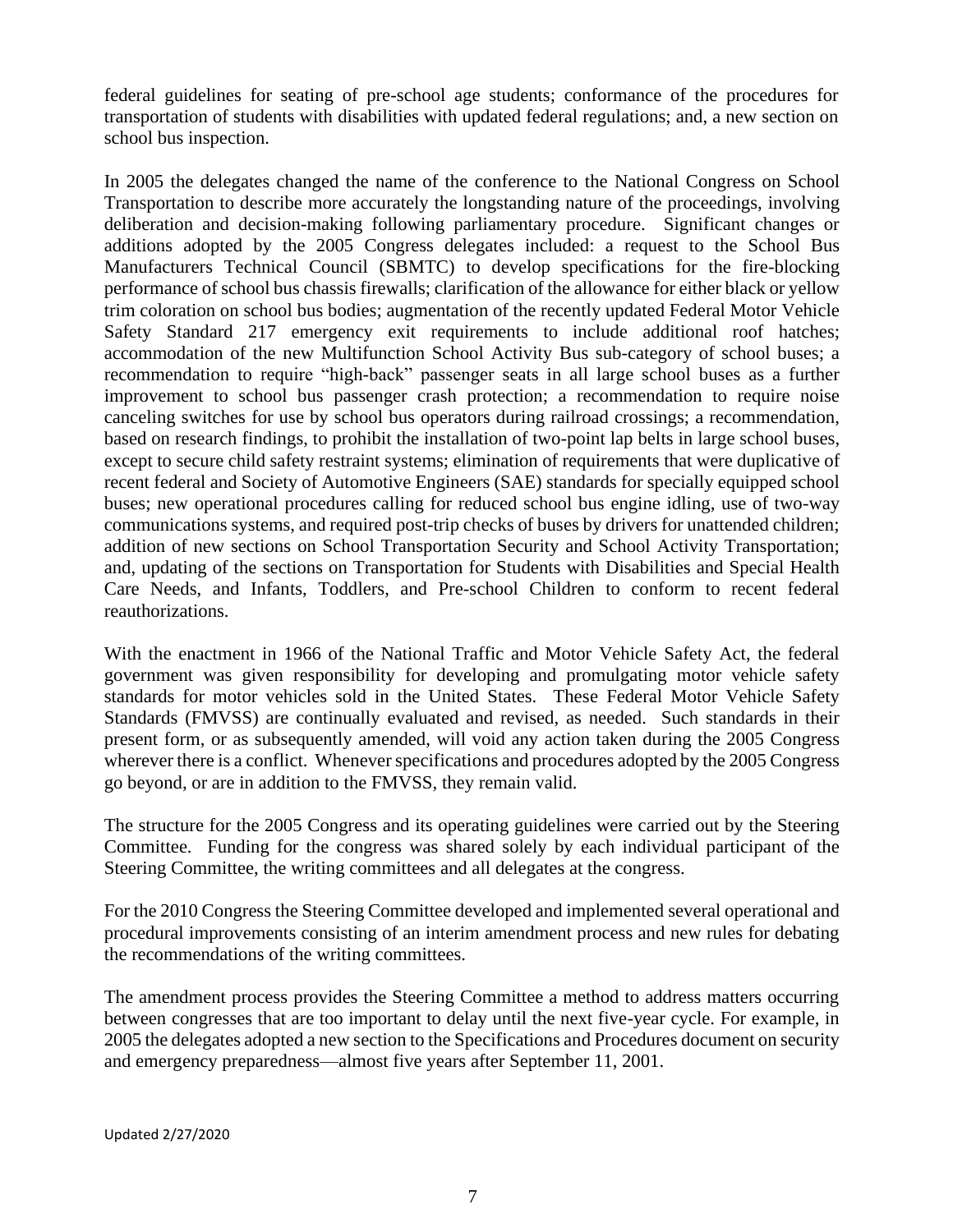The Steering Committee believed that for the congress publication to remain current, be relevant, and serve as a model of the school transportation industry's best practices, such a process is a necessity.

To encourage greater state delegation participation and debate in the writing committee activities, the Steering Committee adopted new procedures limiting floor debate at the Congress to only those segments of the specifications and procedures document where the respective writing committee recommended new, amended, or deleted language. As a result of the new procedure, along with use of electronic voting for the first time, the 2010 Congress completed its work in three days rather than the traditional four or five days of previous congresses.

Other significant delegate actions in 2010 consisted of merging the school bus body and chassis sections into a new section entitled School Bus Specifications, and the School Bus Inspection section, initially voted down by the delegates, was later re-opened and adopted with language mirroring federal inspection criteria for commercial vehicles and buses. The Operations introduction was amended to state that when transportation is provided, students shall be, rather than should be, transported by a school bus. Best practices recommended by the U.S. Department of Homeland Security of the Transportation Security Administration were adopted as a new appendix, supplementing the "Security and Emergency Preparedness" section. A new section, "Chronicling Innovations in School Transportation," was adopted. Unlike action taken in previous congresses, there were no resolutions.

Like the 2005 Congress, the structure for the 2010 Congress and its operating guidelines were carried out by the Steering Committee. Funding for the Congress was shared solely by each individual participant of the Steering Committee, the writing committees and all delegates at the congress.

For the 2015 NCST, the partnership with University of Central Missouri (UCM) was discontinued. New ways of facilitating NCST were identified by the steering committee. This resulted in National Association of State Directors of Pupil Transportation Services (NASDPTS) accepting responsibility for the NCST website as well as managing the budget, funding and selecting the Airport Holiday Inn located in Des Moines, Iowa, as the site for the 16th NCST.

These changes also shifted the responsibility for congress document preparation as well as the editing and publishing of the final document to the steering committee. New processes were put in place including professional formatting services to bring more uniformity to the document. In addition, a new product was created to show the changes that were made by the congress in coloredit format.

Some of the Changes made during the congress include: Interim Inquires and Amendments Requests processes to keep the steering committee and other committees in place with vacancies filled as needed so committees are able to respond during the interim. Significant changes were made to the School Bus Inspection section, as well as to the Operations section. Under Security and Emergency Preparedness, the Transportation Security Administration provided the congress with updates.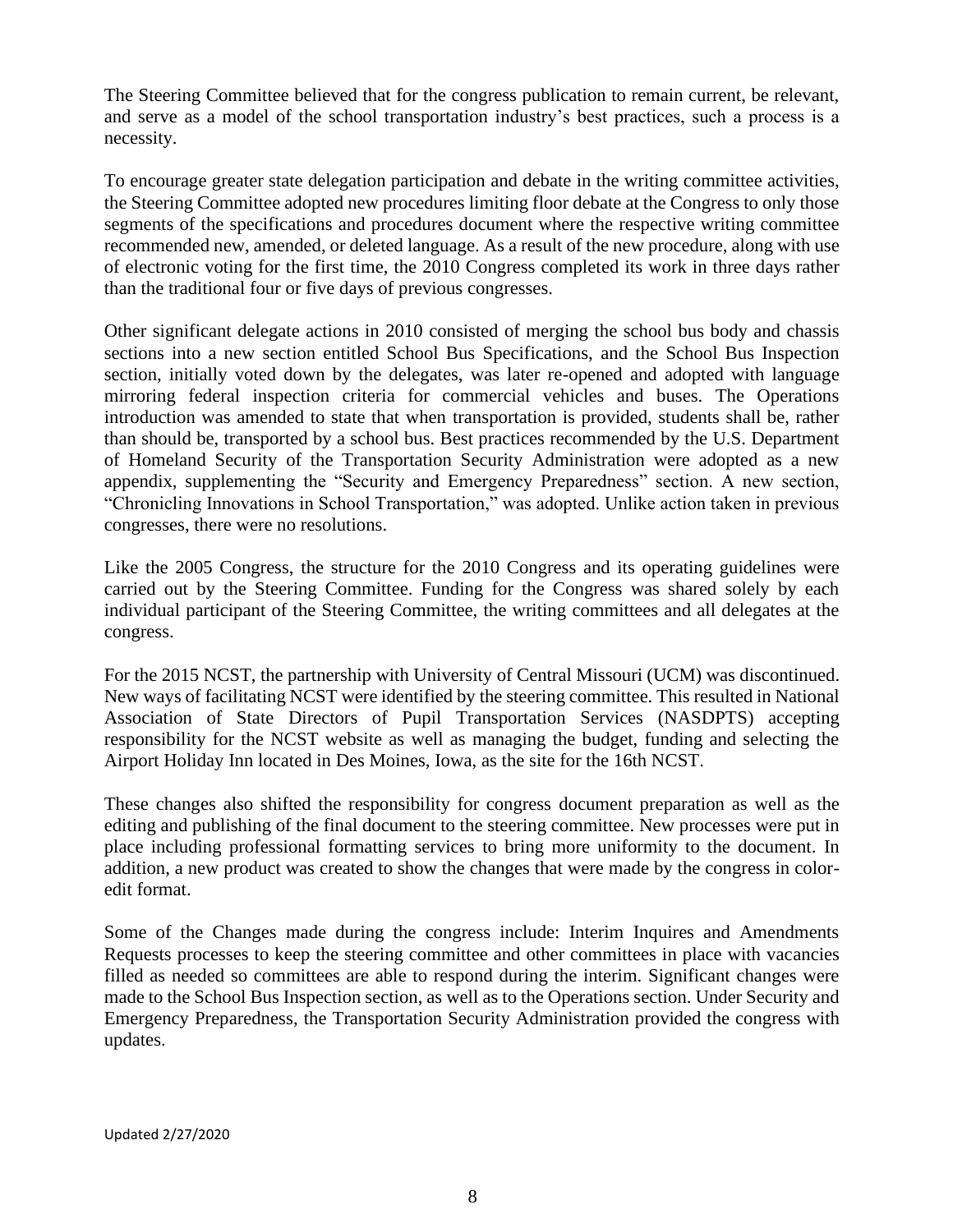# **III. OBJECTIVES AND GUIDING PRINCIPLES**

Certain objectives and guiding principles have a vital role in the development of the specifications for school buses and procedures for their operation. These objectives and guiding principles have been reaffirmed and emphasized at the National Congresses (formerly Conferences) since 1939. The major objectives, safety, security and efficiency, along with the guiding principles stated herein, have served as guideposts for making decisions regarding the specifications and procedures and in arriving at sound and common agreement.

Adequate state and federal regulations governing school bus specifications and operation provide the key ingredients for the safe, secure and efficient transportation of students. Safety and security include all factors relating to school bus equipment, performance specifications and operational procedures that may directly or indirectly affect the safety, security and welfare of students transported. Efficiency includes the management of specifications, procurement and maintenance of school buses, the operational practices and procedures of staff consistent with the safety and welfare of students and the effective use of financial resources.

#### **GUIDING PRINCIPLES**

A. Federal standards and state specifications for school buses and procedures for their operation should:

1. Be consistent with the objectives of safety, security and efficiency;

2. Ensure the construction and use of safe buses;

3. Reduce conflicting specifications and procedures among states, wherever possible; and

4. Specify exact dimensions, where necessary, to increase the quality and efficiency of manufacture.

B. Any adaptation of these national specifications and procedures should be made by states only in order to adjust to local needs and only when such adaptations do not:

1. Conflict with Federal Motor Vehicle Safety Standards (FMVSS);

2. Conflict with the National Highway Traffic Safety Administration's Highway Safety Guideline #17 - Pupil Transportation Safety; and

3. Unduly increase operation or production costs.

C. State specifications for school buses and operational procedures should:

1. Be written in terms of the performance desired, thus assuring that the resulting state regulations are enforceable.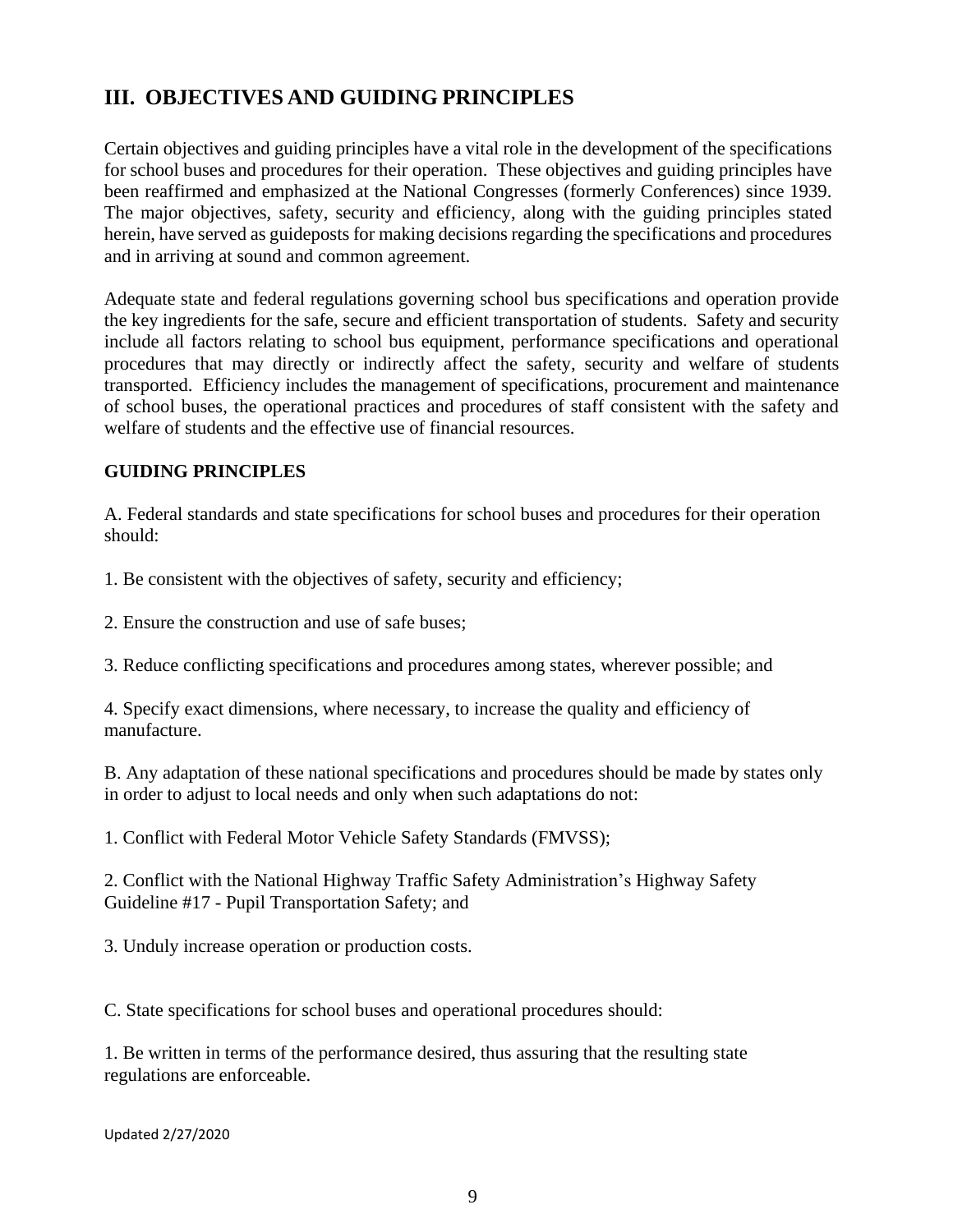2. Be periodically reviewed and revised.

3. Allow for state approval of the use of new inventions and improvements that are consistent with safety and efficiency.

4. Provide for a degree of flexibility (consistent with safety and efficiency) to accommodate the various manufacturers.

5. Recognize that the actual design of school buses is a responsibility of the manufacturers.

D. The current National School Transportation Specifications and Procedures are considered as recommendations to the states. **Revisions of the specifications and procedures are made only when evidence indicates that such revisions are needed.**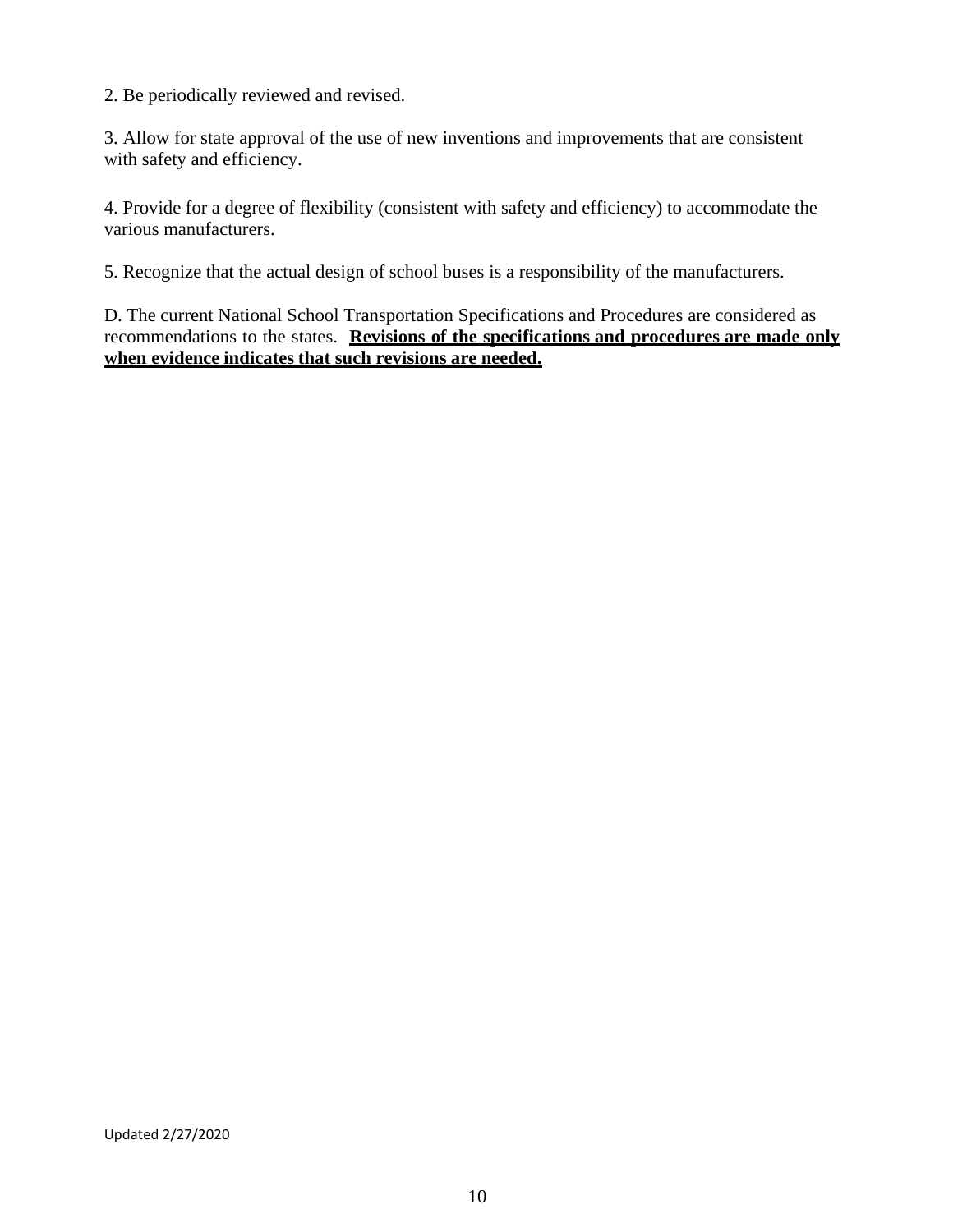# **IV. NATIONAL CONGRESS ON SCHOOL TRANSPORTATION (NCST) ORGANIZATIONAL CHART**

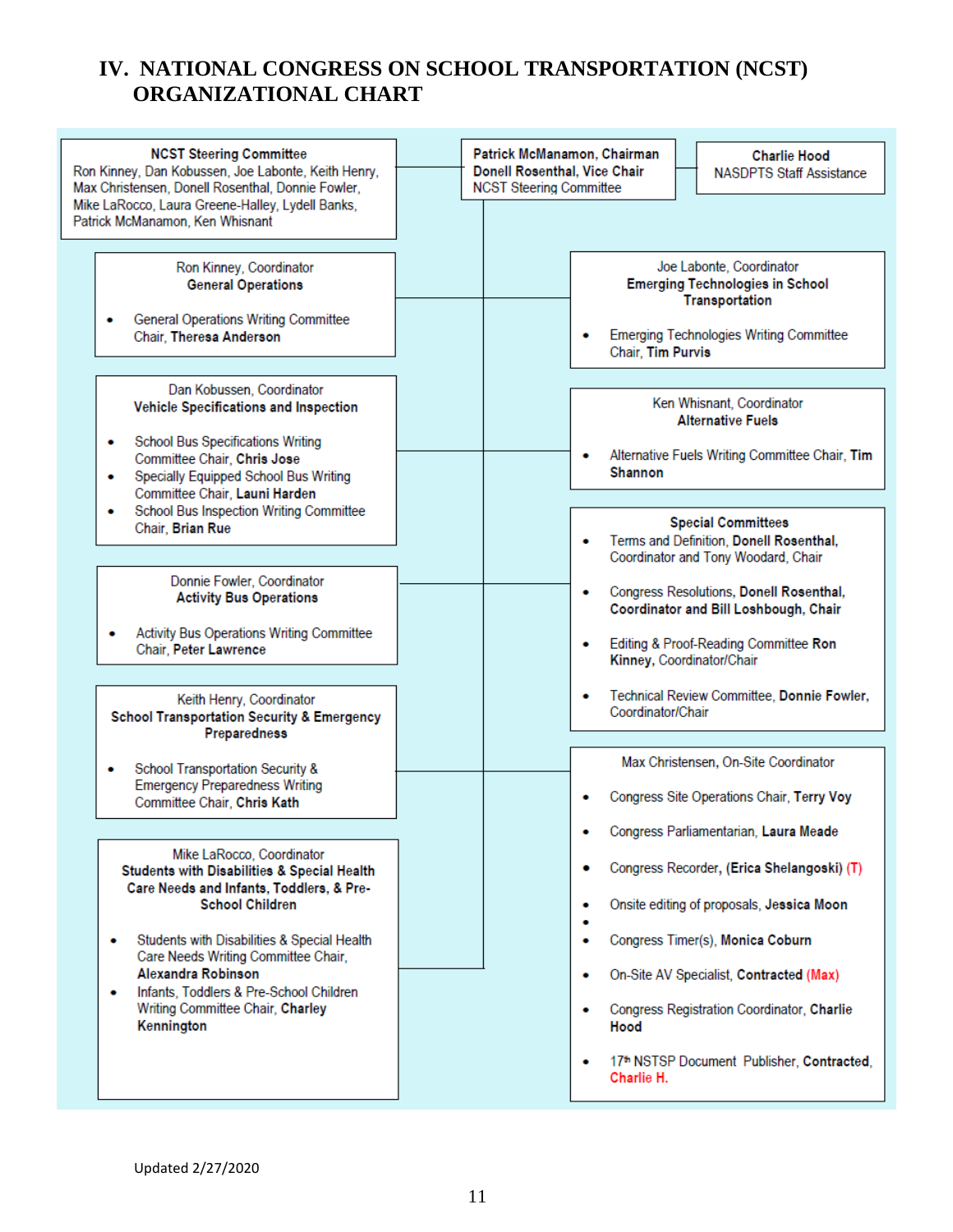# **V. COMMITTEE QUALIFICATIONS**

The success of the National Congress on School Transportation and the validity of the work provided by the writing and special committees is directly related to the ability of the individuals selected to complete the assigned tasks. The selection of qualified individuals to carry out these tasks is of paramount importance. Therefore, the criteria in the following sections have been developed to assist in selecting qualified individuals to serve as committee representatives.

# **VI. INTERIM/STEERINGCOMMITTEE/CONGRESS CHAIRPERSON QUALIFICATIONS, SELECTION, DUTIES AND RESPONSIBILITIES**

#### **A. Interim/Steering Committee Governance Structure**

- 1. The Interim/Steering Committee is comprised of representatives of the following organizations:
- The National Association of State Directors of Pupil Transportation Services (4 members)
- The National Association for Pupil Transportation (2 members)
- The National School Transportation Association (2 members)
- School Bus Manufacturers Technical Council (2 members)
- The School Transportation Section, National Safety Council (2 members)
- 2. It is the responsibility of each sponsoring organization to designate their representative(s) to the committee(s). Each member shall serve without term until replaced by their respective organizations.
- 3. The Steering Committee shall remain active until the close of the congress at which time the Steering Committee shall become the Interim Committee.

#### **B. Interim/Steering Committee General Qualifications Criteria**

#### **1. Leadership**

- a. Committee candidates shall possess strong abilities to get people with divergent views and interests to work together cooperatively toward a common goal.
- b. Candidates should have a broad perspective of the school transportation industry so that the interests of all parties are given fair consideration.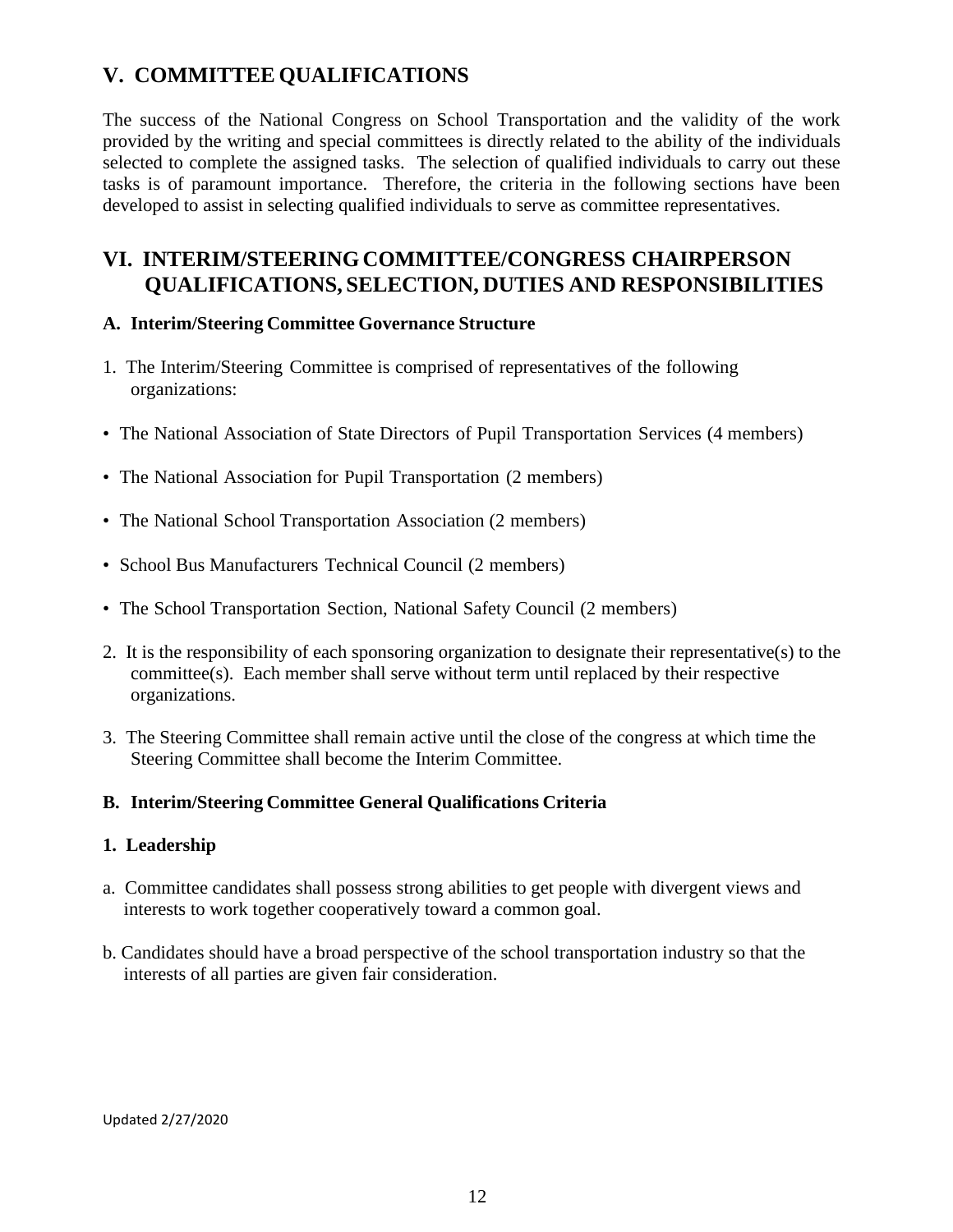- c. Candidates shall have the ability to work for the benefit of all providers engaged in the transportation of school students and refrain from self-serving positions on proposed ideas and solutions to issues.
- d.Candidates should have a good understanding of the policy and organizational implications regarding the decisions made by the committee.

#### **2. Vision**

- a. Candidates should have foresight and demonstrate the ability to "look forward" and anticipate needed change and obtain "acceptance" of the vision.
- b. Candidates should not hold to past practices just because it has always been done that way.
- c. Candidates should have demonstrated competency to implement change that will make improvements based on concept implementations and not "change just for the sake of change." These individuals shall have the ability to develop objective rationales and justifications for necessary changes that will be convincing to others.

#### **3. Initiative**

a. Candidates should be self-starters and motivators with enthusiasm for positive change.

#### **4. Resources**

- a. Candidates shall have sufficient staff resources and administrative support to accomplish the tasks of their committee responsibilities.
- b. Service on the Interim/Steering Committee may require a significant amount of time to accomplish the work of the committee. The following should be explored in depth:
	- Extent of financial support from employer
	- Ability to attend the National Congress (up to 7 days)
	- Ability to attend committee meetings throughout the year
	- Extent of family support due to time commitment (min. 5 years)

#### **5. Follow-through**

a. The candidate should demonstrate a history of follow-through with successful completion of project assignments and commitments in a timely manner.

#### **6. Duties and Responsibilities of the Interim/Steering Committee Members**

a. Serve as committee representative for his/her respective organization.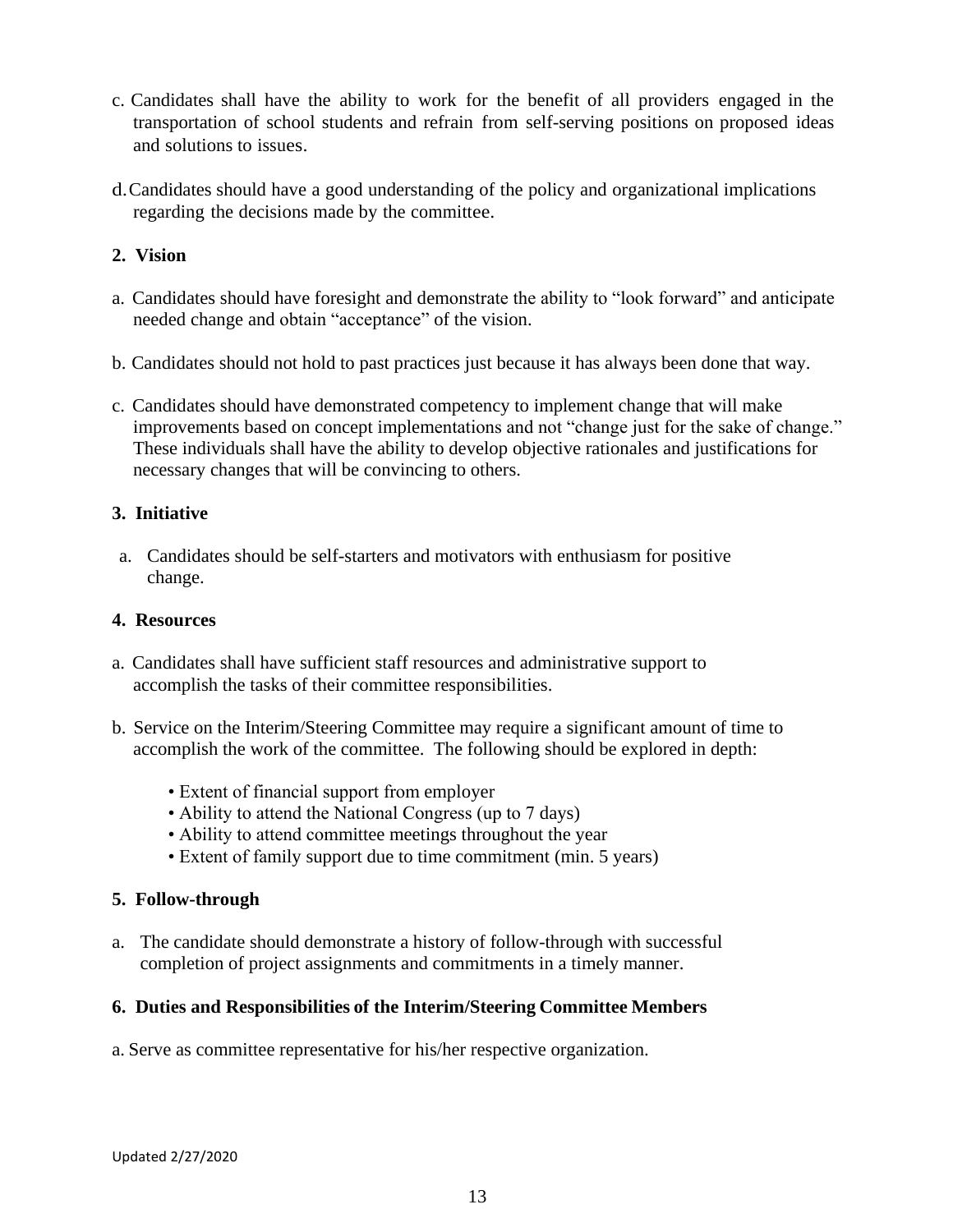- b. Attend all mandatory committee meetings and other meetings as directed by the Steering Committee Chairperson.
- c. Develop and present written reports as directed by the Steering Committee Chairperson.
- d. Attend the National Congress on School Transportation and perform duties as directed by the Steering Committee Chairperson.
- e. Report as required the activities of the Steering Committee to their respective organizations.
- f. As appointed and directed by the Steering Committee, serve as Coordinators overseeing the major writing areas and writing committees for the NCST document. These Coordinator positions shall consist of the following:
	- (1) Vice-Chair of Steering Committee
	- (2) Vehicle Specifications Coordinator
	- (3) Operations Procedures Coordinator
	- (4) Special Committees Coordinator
	- (5) On-site Coordinator

#### **C. Steering Committee Chairperson/Co-Chairperson Qualifications and Selection Process**

- 1. In addition to the qualifications outlined above, the Chairperson/Co-Chairperson of the National Congress Interim/Steering Committee may be a current or former member of the National Association of State Directors of Pupil Transportation Services (NASDPTS), the National Association for Pupil Transportation (NAPT), the National School Transportation Association (NSTA) or the school transportation section of the National Safety Council (NSC).
- 2. Approximately four years prior to the National Congress on School Transportation members of the Interim Steering Committee shall nominate one or more individual(s) to be the Interim/Steering Committee Chairperson or Co-Chairperson of the National Congress. In the event a vacancy occurs for the position of Interim/Steering Chairperson, the NCST Interim/Steering Committee should fill the vacant position within two months from the date the position was vacated.
- 3. The Chairperson shall be confirmed within two months of the nomination by the majority of the active voting members of the Interim/Steering Committee by a secured secret ballot vote. In the event of a tie vote a second vote shall be taken with each NCST sponsoring organization to include the School Bus Manufacturer Technical Council (SBMTC) receiving one vote each. The confirmation balloting shall be administered by the Administrative Director of NASDPTS.

#### **D. Duties and Responsibilities of the Chairperson**

- 1. Organize and direct the proceedings of the National Congress on School Transportation.
- 2. Plan and preside at all Interim/Steering Committee meetings.
- 3. Appoint and be responsible for committees and notifying committee chairs of their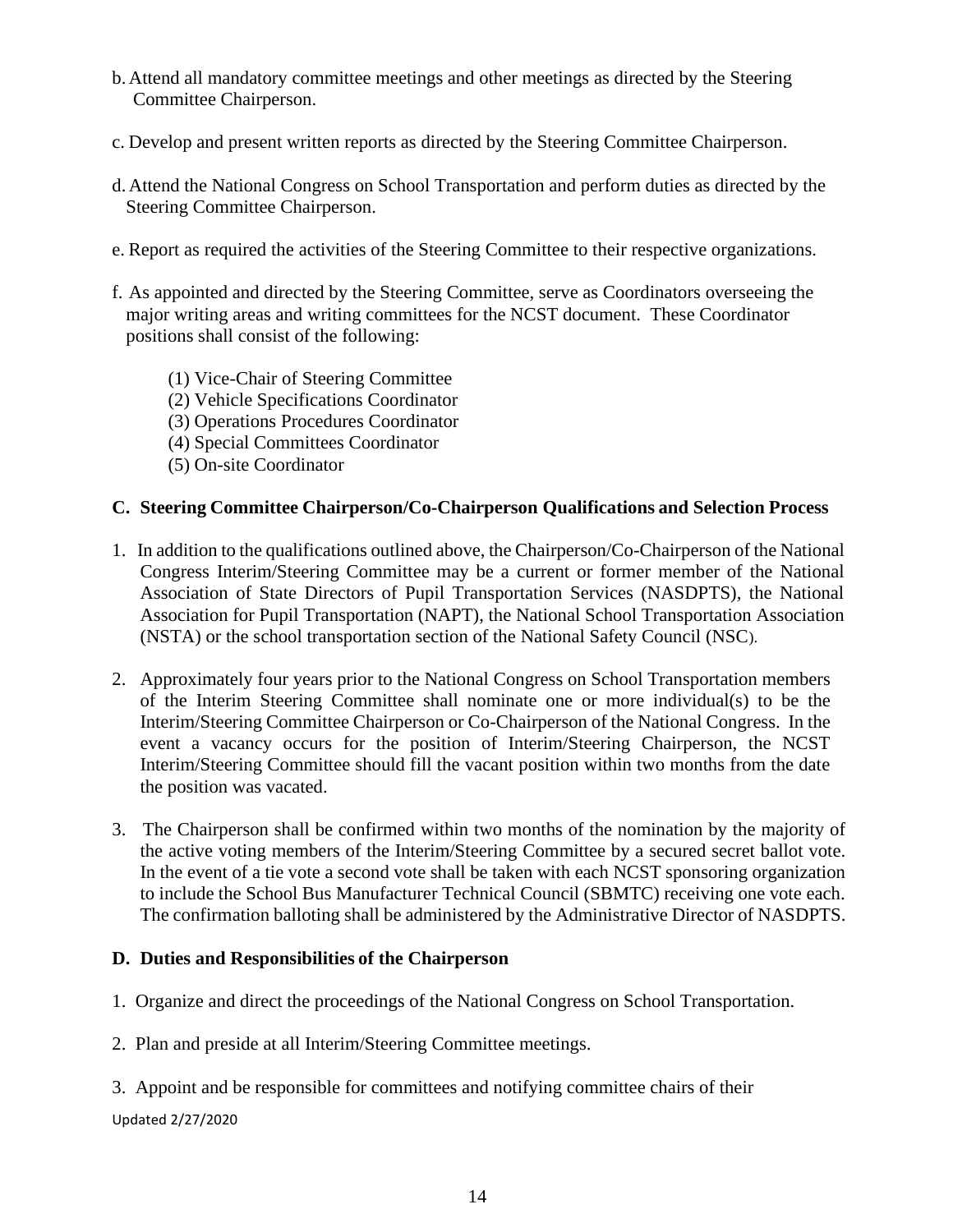respective responsibilities.

- 4. Assist in preparing the budget for the National Congress for review and approval by the Steering Committee.
- 5. Forward and track all resolutions approved by the congress delegates requiring action by the Interim/Steering Committee.
- 6. At the close of the current year NCST, the existing Steering Committee becomes the Interim/Steering Committee. Although the chairperson and members may change, the Interim/Steering Committee will remain active until 2½ years prior to the next NCST. At that time, the Steering Committee is activated and oversees the proceedings for the upcoming NCST.

Upon appointment and confirmation the Chairperson shall appoint the representatives from his or her organization and contact the other organizations and agencies requesting their selection to the National Congress Interim/Steering Committee.

#### **E. NCST Steering Committee Attendance Policy**

- 1. **NCST Steering Committee Members** are expected to attend at least 50% of all regularly scheduled face to face meetings (video conferencing included/acceptable). NCST Steering Committee members are expected to attend regular meetings and avoid scheduling other meetings during that time.
- 2. **NCST Steering Committee Members** are expected to participate in at least 75% of all regularly scheduled teleconference meetings. NCST Steering Committee members are expected to participate in teleconferences and avoid scheduling other meetings during that time.
- 3. **NCST Steering Committee members** may miss meetings due to circumstances beyond their control such as illness, travel schedules, jury duty, or holidays. These will generally be considered "excused" absences. In all cases, NCST Steering Committee members are expected to notify the NCST Steering Committee Chairperson of meetings they know they will miss. "Silent failure" **(i.e., missing a meeting without notification) is unacceptable**.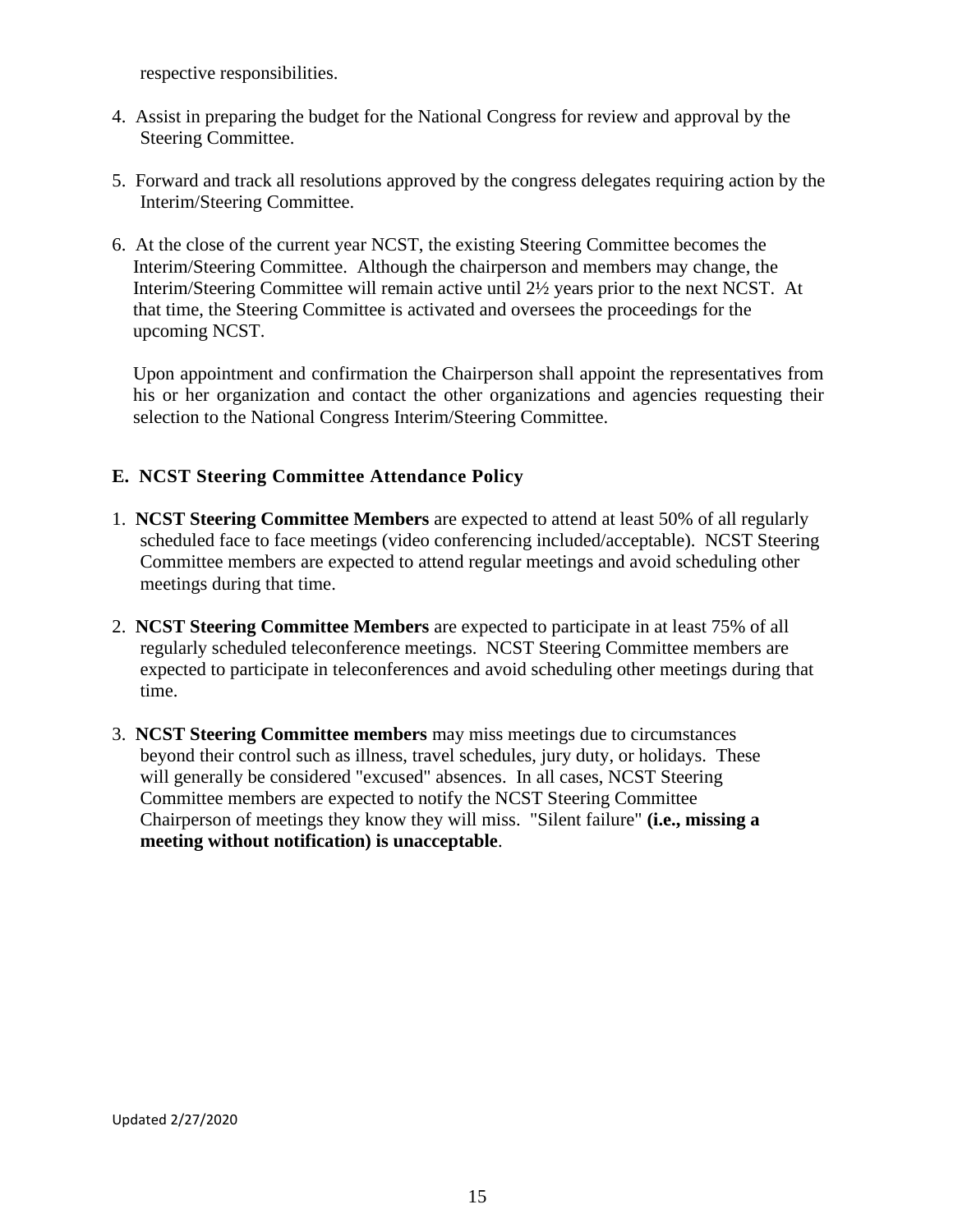- 4. To make the NCST Steering Committee more accountable internally and to their sponsoring organization, these "transparency" measures will be followed:
	- All minutes (with attendance, and excused/unexcused absences) will be sent via email to the sponsoring organizations by the Steering Committee Secretary.
	- Repeatedly absent members will be noted in the meeting minutes.
	- In the event an NCST Steering Committee member exceeds the 50%/75% threshold, the NCST Steering Committee Chairperson shall contact the sponsoring organization(s) and request a replacement representative be assigned to the Steering Committee.

# **VII. WRITING COMMITTEES**

#### **A. Selection Process**

1. The steering committee shall select the chairpersons for the writing committees. The chairperson shall be responsible for selecting their own vice-chairman.

2. The **Vehicle Specifications Writing Committees** are comprised of at least the following, under the general direction of the Vehicle Specifications Coordinator:

a. The **School Bus Specifications Chairperson is** responsible for all content in the Congress publication related to the school bus body, chassis, and related equipment. This individual is selected by the Steering Committee, with input from the Vehicle Specifications Coordinator.

b. The **Specially Equipped School Bus Chairperson** is responsible for all content in the Congress publication related to the special needs bus and related equipment. This individual is selected by the Steering Committee with input from the Vehicle Specifications Coordinator.

c. The **School Bus Inspection Chairperson** is responsible for all content in the Congress publication related to the school bus inspections. This individual is selected by the Steering Committee with input from the Vehicle Specifications Coordinator.

d. The **School Bus Writing Committee members** are comprised of individuals who are responsible for the content of selected parts of the School Bus Specifications sections of the Congress publication. These individuals are selected by the School Bus Writing Committee Chairs.

3. The **School Bus Operations Writing Committees** are comprised of at least the following, under the general direction of the Operations Procedures Coordinator:

a. The **General Operations Writing Committee Chairperson** is responsible for all content in the Congress publication related to general school bus operations. This individual is selected by the Steering Committee with input from the Operations Procedures Coordinator.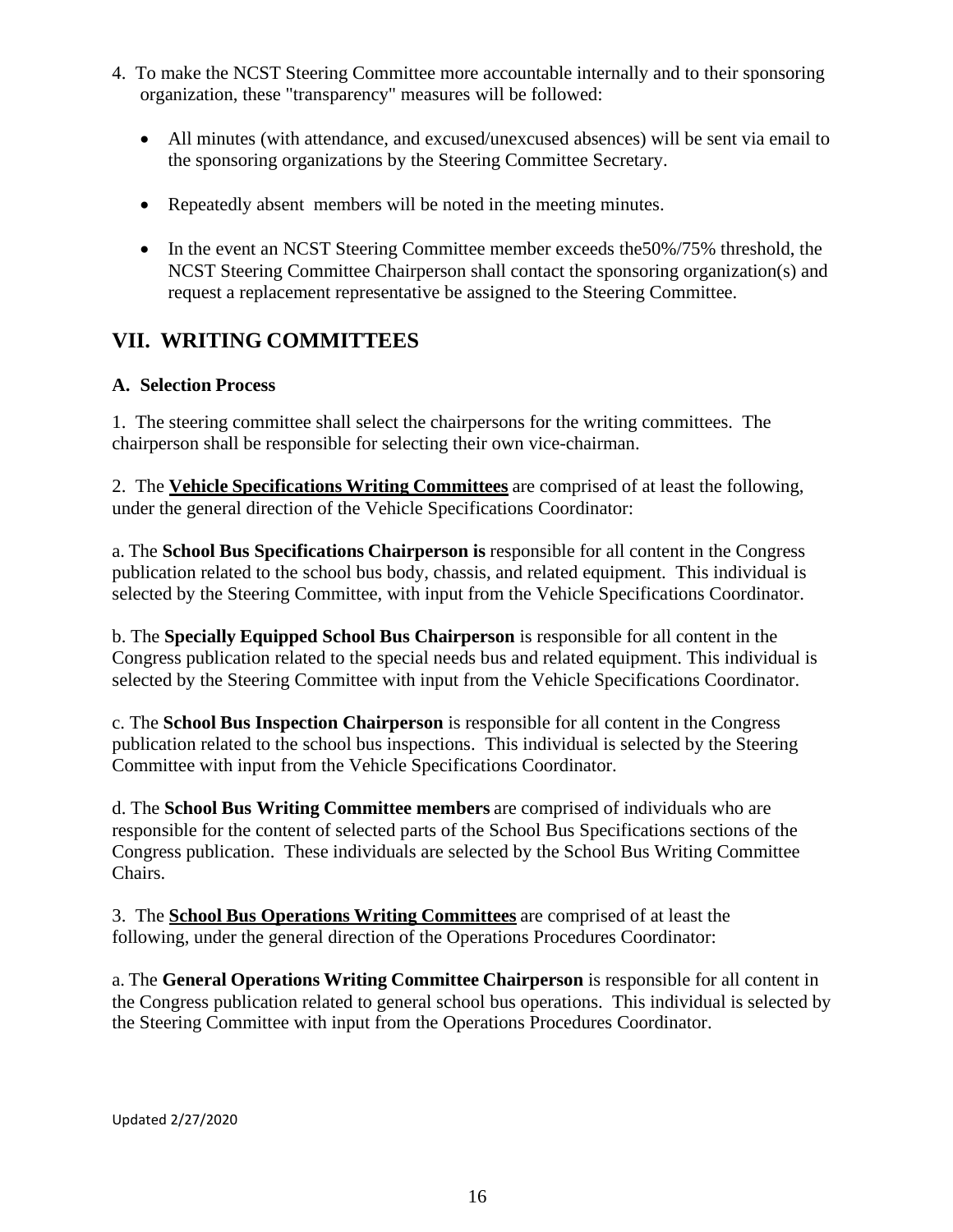b.The **Infants, Toddlers, and Pre-schoolers Operations Writing Committee Chairperson** is responsible for all content in the Congress publication related to transportation operations for infants, toddlers, and pre-schoolers. This individual is selected by the Steering Committee with input from the Operations Procedures Coordinator.

c. The **Transportation for Students with Disabilities and Special Health Care Needs Writing Committee Chairperson** is responsible for all content in the Congress publication related to transportation operations for special needs students. This individual is selected by the Steering Committee with input from the Operations Procedures Coordinator.

d. The **School Transportation Security and Emergency Preparedness Chairperson** is responsible for all content in the Congress publication related to security and emergency preparedness. This individual is selected by the Steering Committee with input from the Operations Procedures Coordinator.

e. The **School Activity Transportation Chairperson** is responsible for all content in the Congress publication related to activity travel. This individual is selected by the Steering Committee with input from the Operations Procedures Coordinator.

f. The **Operations Writing Committee members** are comprised of individuals who are responsible for the content of selected parts of the Operations sections of the Congress publication. These individuals are selected by the Operations Writing Committee Chairs.

4. **Special committees** are necessary to the development of national specifications and procedures and are comprised of individuals who are responsible for the content of selected parts of the Special topics sections of the Congress publication. Research and development activity not specific to the school bus vehicle or operations may fall under the special committees category. The Special Committee Chairpersons are responsible for all content in the Congress publication related to their writing committees, and are selected by the Steering Committee with input from the Special Committees Coordinator. Committee members are selected by the Special Writing Committee Chairs. These committees include at least the following, under the general direction of the Special Committees Coordinator:

a. Crash Data b. Appendices c. Terms and Definitions d. Resolutions e. Telling the School Bus Story

5. The Steering Committee may establish other committees as required to address other identified problem areas and prepare solutions.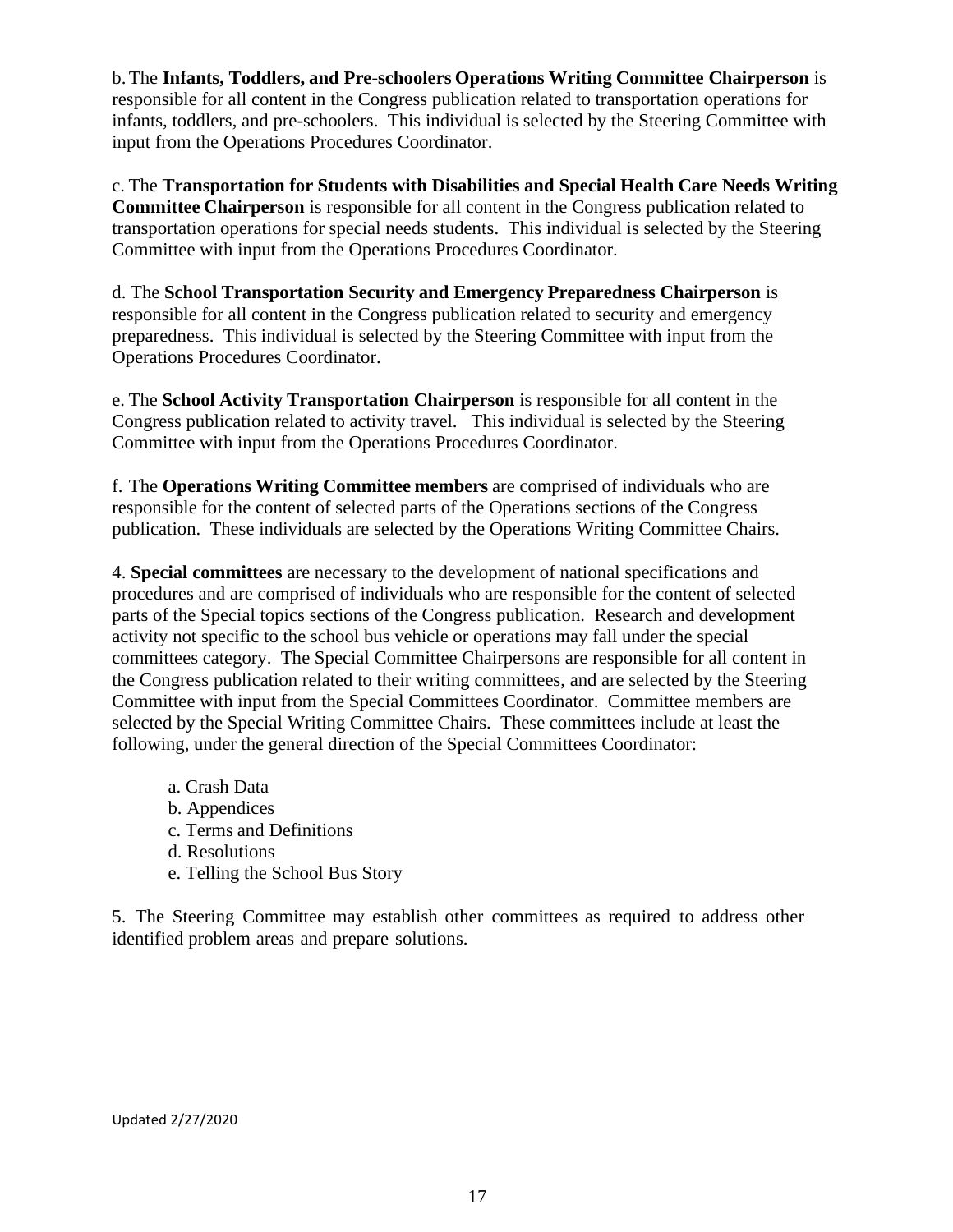6. To the extent possible, the individuals selected to serve as chairs of committees and to serve as members on writing committees shall be from all geographic areas and shall be representative of the sponsoring organizations from both the public and the private sectors.

#### **B. Writing Committee Members Qualifications Criteria**

#### **1. Leadership**

a. Committee candidates should possess strong abilities to get people with divergent views and interests to work together cooperatively toward a common goal.

b. Candidates should have a broad perspective of the school transportation industry so that the interest of all parties is given fair consideration.

c. Candidates should have the ability to work for the benefit of the committee and refrain from self-serving positions on proposed ideas and solutions to issues.

d. Candidates should have a good working knowledge about their respective sections of the publication.

e. Candidates should demonstrate the ability to work with people and have a good understanding of consensus building when working with several individuals who have differing opinions on the same subject.

#### **2. Vision**

a. Candidates should have foresight and demonstrate the ability to "look forward" and anticipate needed change and obtain "acceptance" of the vision.

b.Candidates should not hold to past practices just because it has always been done that way.

c. Candidates should have demonstrated competency to implement change that will make improvements based upon concept implementation and not "change just for the sake of change." These persons shall have the ability to develop rationales and justifications for necessary changes that will be convincing to others.

#### **3. Initiative**

a. Candidates should be self-starters and motivators with enthusiasm for positive change.

b.Candidates shall be able to write well enough to communicate their ideas and be willing to take constructive criticism of their written work as it is being edited.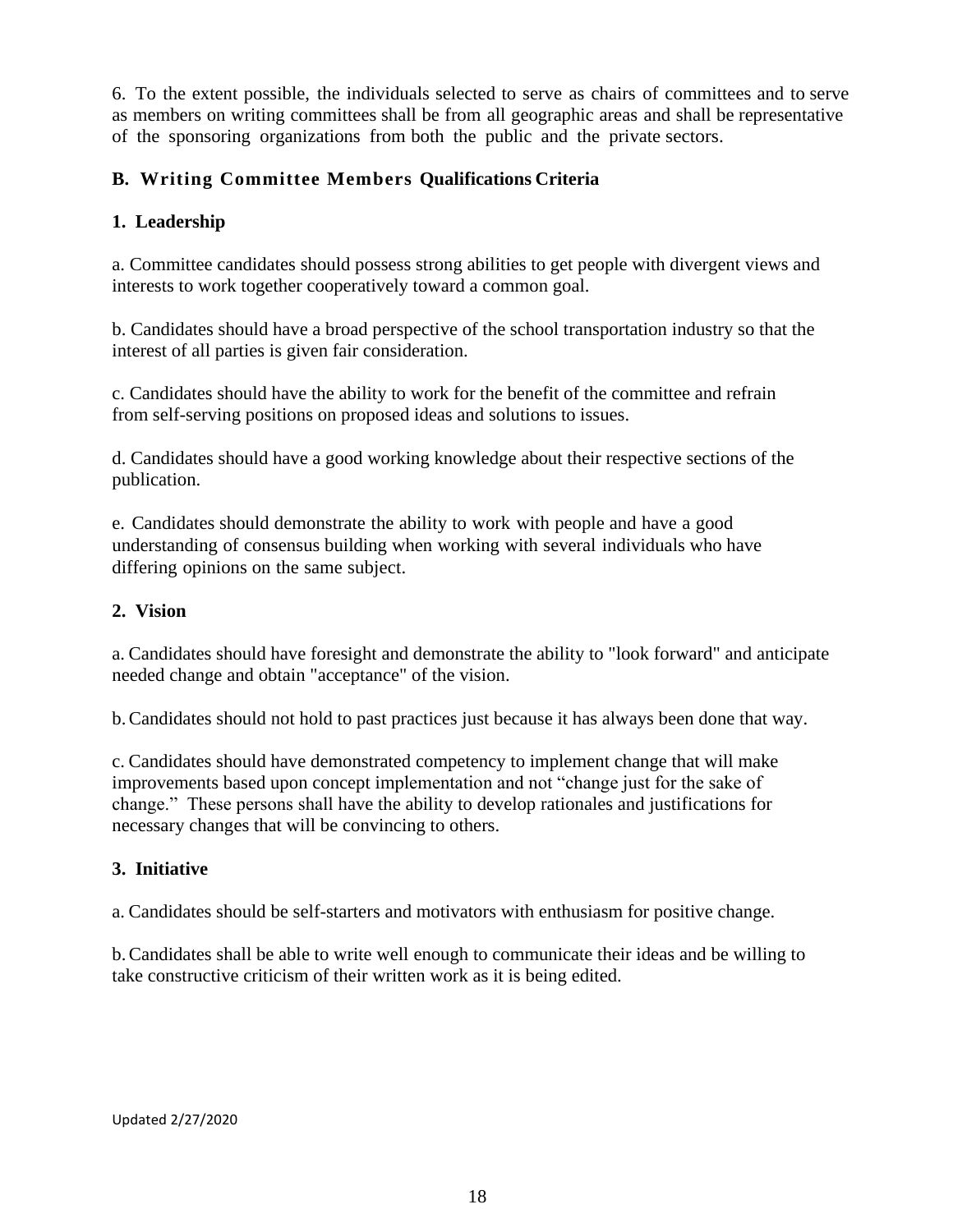#### **4. Resources**

a. Candidates shall have sufficient staff resources and administrative support to accomplish the tasks of their committee responsibilities.

b. Service on the Writing Committees may require a significant amount of time to accomplish the work of the committee. The following should be explored in depth:

• Extent of financial support from employer

• Ability to attend the National Congress if also selected to serve on a State Delegation, (7 days)

• Ability to attend committee meetings if they are deemed necessary to carry out the duties of the committee.

#### **5. Follow-through**

Candidates should demonstrate a history of follow-through with successful completion of projects, assignments, and commitments in a timely manner.

#### **6. Editing and Proofreading**

In addition to the qualifications above, the Chairperson of each committee shall ensure that at least one member of the committee or a designee possesses strong writing and editing skills and that this person is appointed to perform editing and proofreading of all documents produced by the committee.

#### **C. Duties and Responsibilities of Writing Committee Members**

- 1. Serve as committee member at the discretion of the Committee Chairperson.
- 2. Attend all committee meetings as directed by the Committee Chairperson.
- 3. Develop and present written reports as directed by the Committee Chairperson.
- 4. Attend the National Congress, if necessary, and perform such duties as directed by the Committee Chairperson.

#### **D. See Appendix A for additional requirements and procedures to be followed by writing committees.**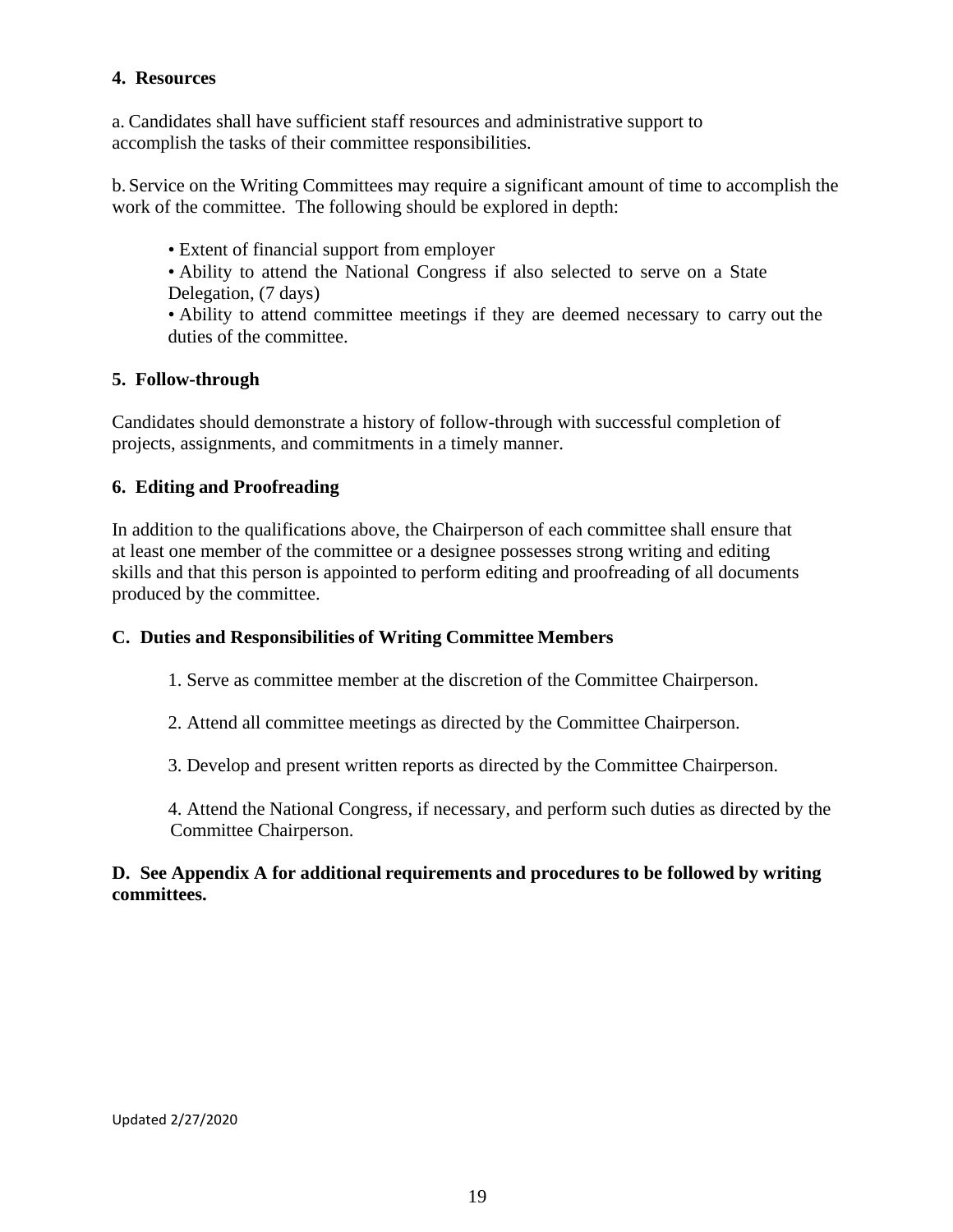# **VIII. STATE DELEGATIONS**

#### **A. Delegation Chairperson Selection**

The selection of the chairperson for each state delegation shall be made by the chief state school officer (CSSO), except that when the educational agency is not involved in the state's pupil transportation program, the selection may be made by the Chief Executive Officer (CEO) of the state agency in which the designated or acting state director of pupil transportation is employed. In the event that the CSSO or the CEO fails to or chooses not to appoint a chairperson for the state delegation, the Chair of the Steering Committee shall solicit appointment of a delegation by the president(s) of the state's professional student transportation association(s), as identified by the Steering Committee.

#### **B. Delegate Selection**

The state delegation shall be selected by the chairperson and approved by the chief state school officer, appropriate state agency chief executive officer, or by the president(s) of the student transportation association(s), as described above. State delegations should be comprised of individuals that represent the fullest possible range of school transportation interests. For example, a delegate from each state agency directly involved in the state's pupil transportation program should be considered. Public and private sector professional organization representatives should also be considered as state delegates. Delegation expertise should encompass school bus equipment specifications, and all aspects of both regular and special education operational procedures. All qualified state delegates should be selected at least 10 months prior to the National Congress. All state delegates shall be employed in the state they represent. Exceptions shall be approved by the Congress chair.

#### **C. Delegates**

Each state delegation is limited to a maximum of seven (7) delegates and entitled to one (1) vote on the congress floor. Each state should have a list of qualified alternates in the event an approved delegate is unable to participate in the congress. Only seven (7) delegates from each state shall be on the congress floor at any time.

#### **D. Consultants/Technical Advisors**

Individuals selected to serve on committees (writing committees and/or Steering Committee), that are not selected as a state delegate, may attend the congress as non-voting representatives. Manufacturers may attend the congress to provide technical assistance; however, manufacturers or representatives of school bus original equipment manufacturers (OEMs), and/or component suppliers shall not be voting delegates of a state.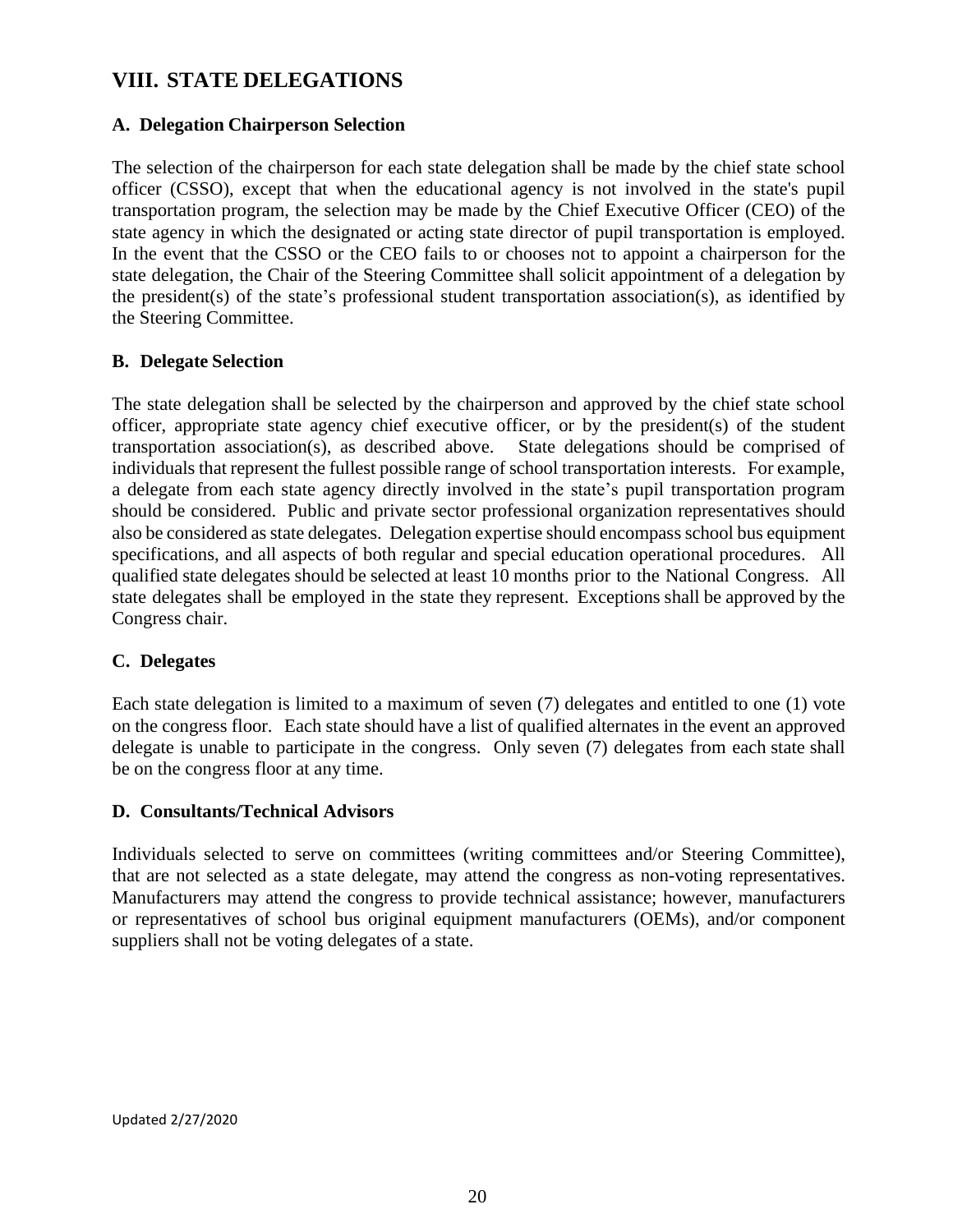# **IX. REVISIONS AND ADDITIONS FOR CONSIDERATION BY THE CONGRESS**

#### **A. Public Proposals for Revisions and Additions**

1. Any person may submit proposed revisions or additions to items published in the latest edition of the National School Transportation Specification and Procedures in accordance with the following procedures. Proposals shall be submitted to the Steering Committee Chair, the appropriate Coordinator, or the appropriate Writing Committee Chair. All proposed revisions or additions received by the Steering Committee Chair or the Coordinators will be promptly forwarded to the appropriate Writing Committee Chair.

2. All revisions or additions shall be submitted in the format and layout specified in Appendix A. All proposed revisions or additions shall be submitted, as prescribed, on or before the deadline specified in the Schedule of Activities contained in Section I herein. This will allow writing committees the opportunity to adequately research and review the proposals and prepare recommendations for review by state delegations by the prescribed timelines.

#### **B. Proposals from State Delegations, NASDPTS Supplier Council, or Steering Committee**

1. The chairperson of the state delegation, the chairperson of the NASDPTS Suppliers Council, or any member of the Steering Committee may submit proposed revisions or additions to the recommendations of each writing or special committee. All proposed changes to the recommendations of the writing or special committees shall be submitted to the appropriate Coordinator on or before the deadline specified in the Schedule of Activities, contained in Section I herein.

2. Writing or special committee chairpersons shall include in the final writing committee document each rejected proposal along with their rationale for the rejection. Also see Appendix A for additional requirements and procedures.

# **X. CONGRESS GENERAL OPERATING PROCEDURES**

#### **A. General information**

1. Robert's Rules of Order (latest edition) shall be the congress guide for all General Sessions.

2. All material presented by writing committees for delegate acceptance shall be presented by specific committee chairpersons who shall be supported by the vice-chairperson and/or other individuals specifically selected by the chairperson as needed.

3. All writing committee reports shall be presented and deliberated by the delegates.

4. The committee chairperson, who presents material, shall move the acceptance of only the proposed revised content, either by section, chapter, paragraph, line, or word.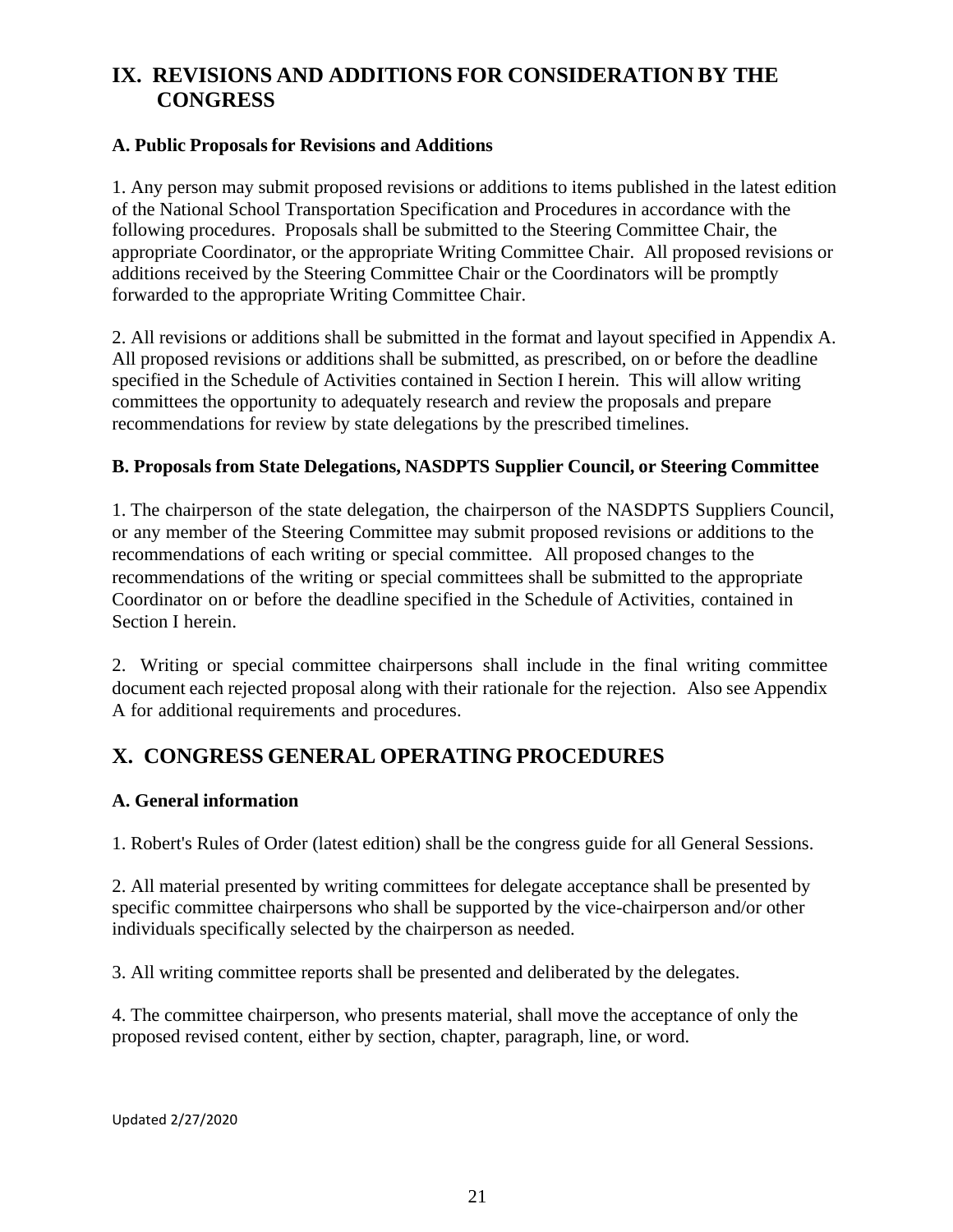5. Substantive amendments shall be presented in compliance with the form provided by the Technical Assistance Committee.

#### **B. Discussion**

1. Each delegate may speak one time for a maximum of three minutes from a floor microphone.

2. All discussion on the specific topic or issue shall be limited to fifteen minutes.

3. Delegates who have previously spoken on an issue shall not be recognized until all others desiring to speak have had their turn.

#### **C. Voting**

1. All voting shall be conducted by the Congress Chairperson.

2. Each delegation shall have one vote (by State).

3. Approval of an issue shall be given when the vote of the delegates reaches one vote over 50 percent of those voting delegates on the floor of the Congress session. In case of a tie, the Congress Chairperson shall cast the deciding vote.

#### **D. Specific Problems**

1. Arbitration of problems which committees and/or delegates have been unable to resolve shall be handled by the appointment of a special committee by the chairperson reporting on the committee materials.

2. These special committees shall each consist of a chairperson and a recorder with a total number adding to an uneven figure so that a tie vote cannot develop as issues are resolved.

3. This group shall meet in special session, resolve the issue and report back to the Congress.

4. All committees with similar problems shall have the same method of resolving differences on issues available to them.

#### **E. Technical Assistance Committee**

1. The purpose of the Technical Assistance Committee (TAC) is to provide technical assistance on questions raised by the delegates during the proceedings of the congress. The committee shall be introduced to the congress delegates at the opening of the congress and shall consist of at least five members and a chairperson voting only in case of a tie. Three TAC members representing industry manufacturers and suppliers shall be recommended by the School Bus Manufacturers Technical Council (SBMTC) with the approval of the Steering Committee. At least two members shall have operational experience.

2. The Congress Chairperson may recognize a request only when it is made by the committee person making the presentation, by the chairperson of a state delegation, the designee of a state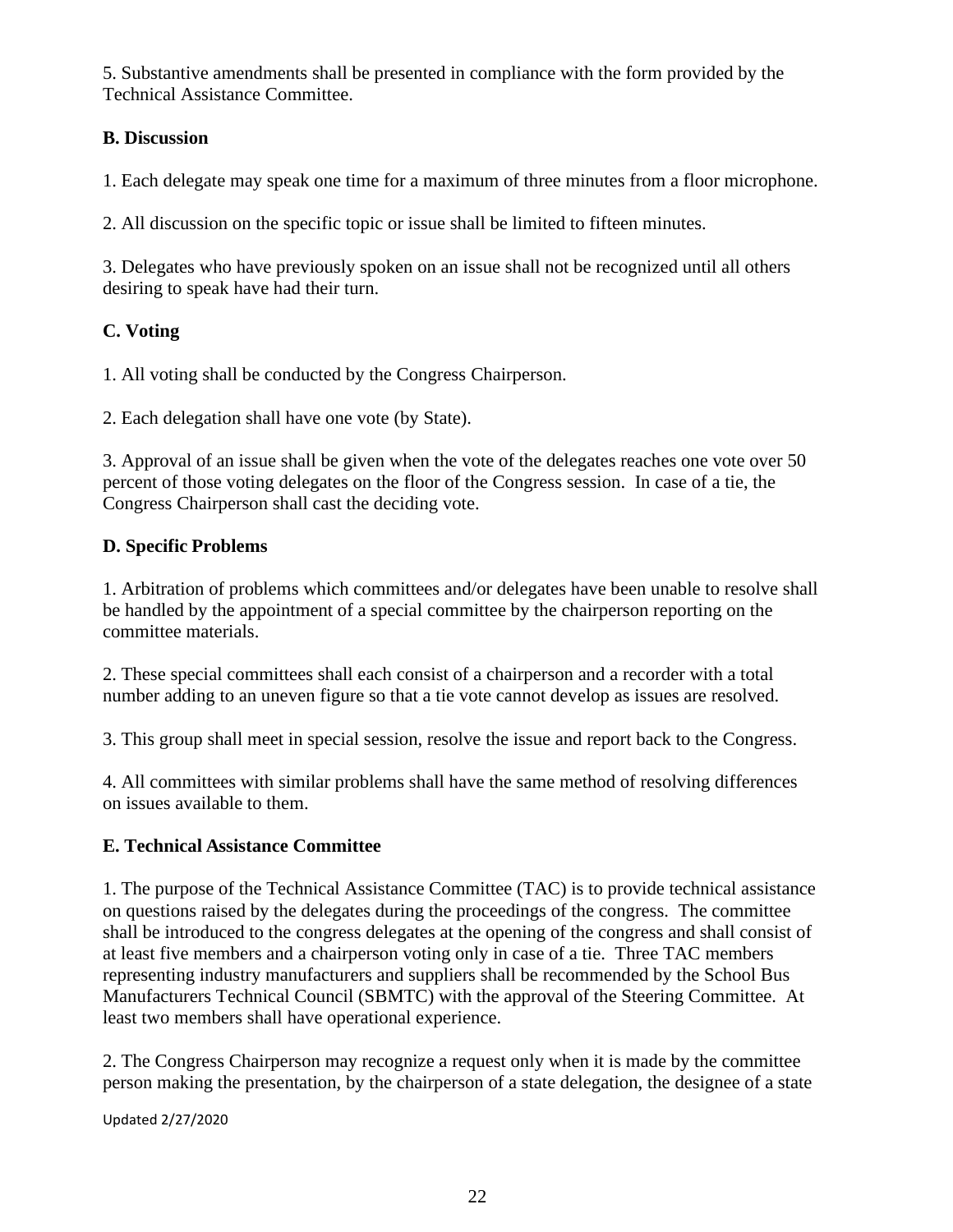chairperson, or when the Congress Chairperson wishes clarification. The Congress Chairperson shall ensure that committee responses relate only to the item being addressed.

3. The TAC chairperson may permit more than one TAC member or other technical person(s) to respond to an item being addressed by the committee and ensure that the committee responses relate only to the item being addressed.

#### **F. Qualifying a Congress Action for Federal Consideration**

1. Any congress action qualifying for federal agency consideration shall contain mandatory, rather than discretionary requirements.

2. Only a state delegation may move for acceptance of a qualifying congress action for recommendations to the appropriate federal agency. The action shall be proposed during the appropriate writing committee presentation unless a waiver is granted by the onsite congress chairperson.

3. A congress action must receive a two-thirds vote of the delegates to qualify for forwarding action.

# **XI. FORWARDING AND TRACKING PROCEDURES**

The National Congress Interim or Steering Committee shall be responsible for forwarding and tracking all approved congress actions and resolutions and report annually the status of each action and resolution at the annual conference of the National Association of State Directors of Pupil Transportation Services.

At the call of the chairperson, the Interim or Steering Committee shall meet as necessary, but no less than once annually. Expenses for members serving on the committee shall be provided by either their sponsoring association, employer, themselves or any combination of the three.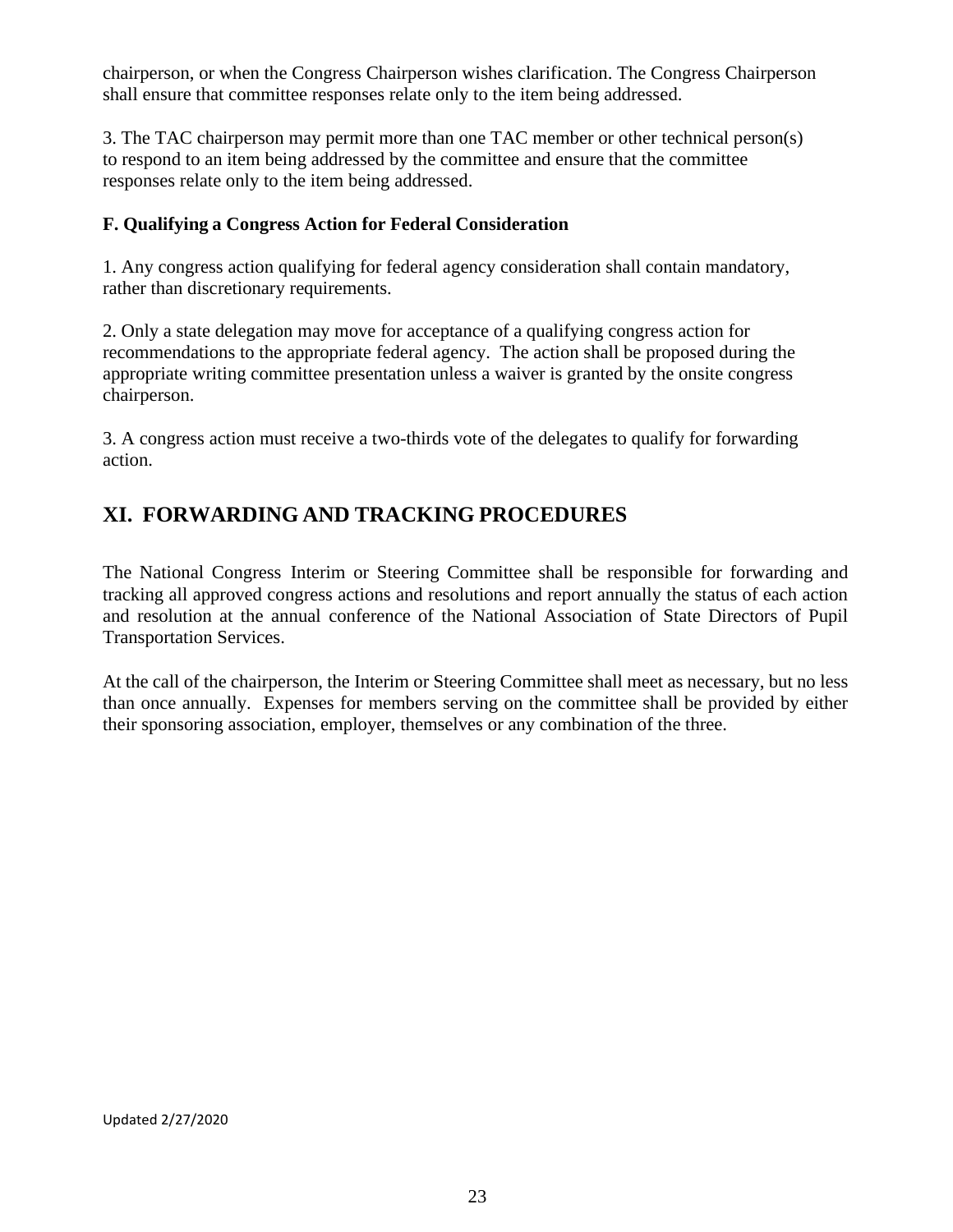# **XII. INTERPRETATIONS COMMITTEE**

#### **INTERPRETATIONS AND INFORMATION REQUESTS:**

Requests for interpretation of the adopted NSTSP document shall be sent to the Steering Committee Chairman listed at [www.ncstonline.org.](http://www.ncstonline.org/) Interested parties are encouraged to visit the website for the most current information on all aspects of the current or prior Congresses, and for any published interpretations to the National School Transportation Specifications and Procedures (NSTSP) document.

#### **A. Governance Structure**

1. The Interpretations Committee shall be comprised of at least five members as follows:

a. The committee chairperson shall be a member of the Steering Committee.

b. The vice-chairperson may be any school transportation industry member.

c. The remaining members should have expertise in legal, operational, equipment and technical aspects of the school transportation industry.

2. The committee members should have a good understanding of the policy implications regarding the decisions made by the committee.

#### **B. Resources**

1. Committee members shall have sufficient staff resources and administrative support to accomplish the tasks of their committee responsibilities.

2. Service on the Interpretations Committee may require a significant amount of time to accomplish the work of the committee. The following should be explored in depth:

- Extent of financial support from employer
- Ability to attend the National Congress (up to 5 days)

#### **C. Follow-through**

The committee members should demonstrate a history of follow-through with successful completion of project assignments and commitments in a timely manner.

#### **D. Procedures for Requesting an Interpretation**

The following criteria describe the procedure to follow when requesting clarification or interpretation of a specification or procedure listed in the latest edition of the NCST publication: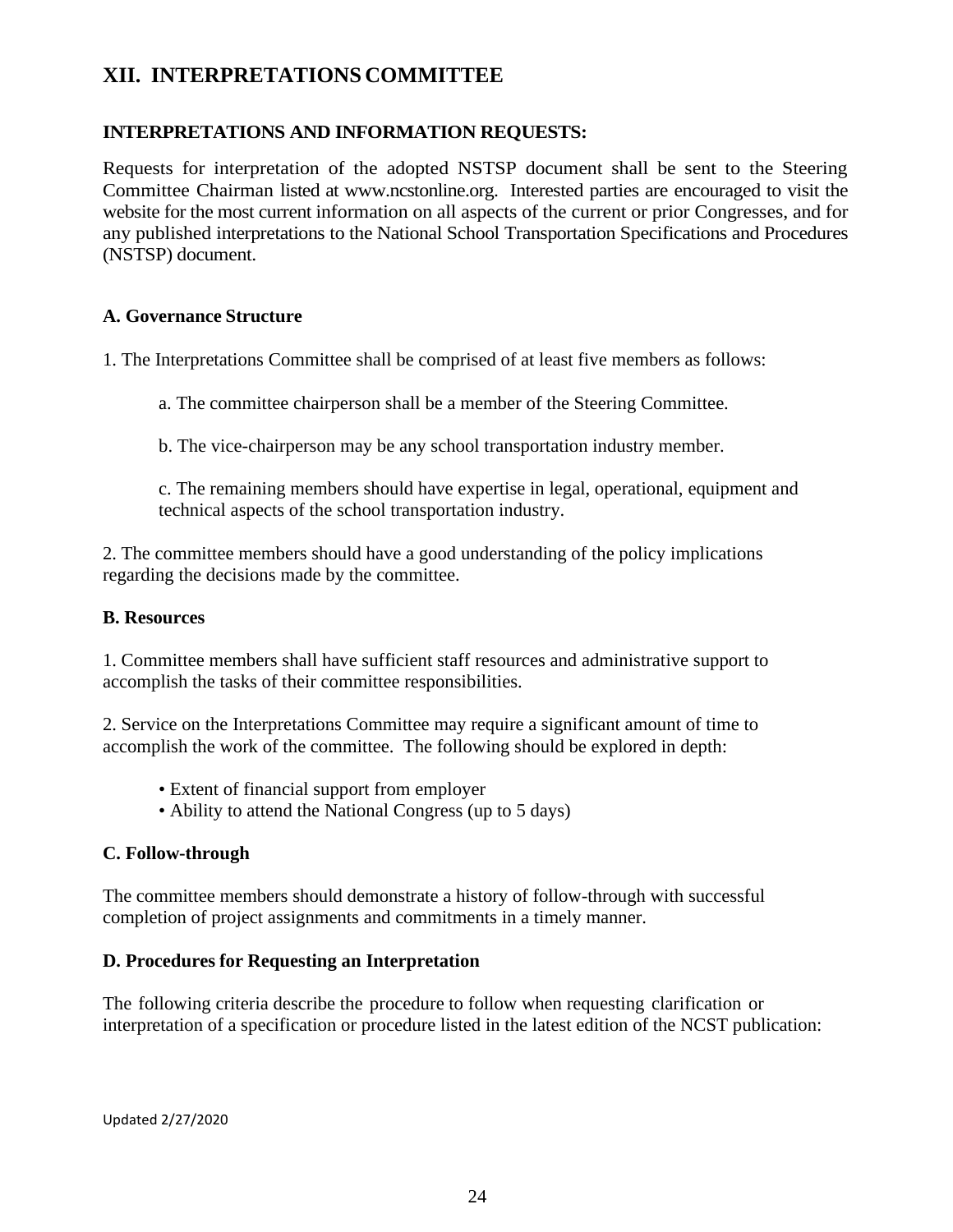1. The request shall be submitted by a State Delegation Chairperson, Member of a NCST Sponsoring Organization or NASDPTS Supplier Council Member Company in typed format to the Chairperson of the National Congress Steering/Interim Committee and Chairperson of the Interpretations Committee.

2. Requests for interpretation shall reference the page and item number of the item in question and shall be accompanied by rationale for submitting the request. The request shall be for the clarification of a paragraph, sentence, or word contained in the official publication.

3. A request for interpretation involving the waiving, deletion or modification of an adopted item shall be rejected for interpretation by the committee and referred to the full Interim/Steering Committee for appropriate action. The interim/steering committee has the right to reject the request or defer it until the next NCST meets.

4. The inability or unwillingness of a manufacturer, governmental agency, school district/corporation or school bus contractor to comply with a recommendation adopted and published in the official publication does not, in and of itself, constitute grounds for interpretation by the committee.

#### **E. Interpretation Response**

1. Once a request for interpretation request has been authenticated, the chairperson of the Interpretations Committee shall forward a copy of the request and all supporting information to all members of the Interpretations Committee, the chairperson of the Interim/Steering Committee, and when possible, the chairperson of the appropriate writing committee.

2. The chairperson of the Interpretations Committee shall confer with all committee members involved in the interpretation and prepare a response within 30 days of receiving the request for interpretation. If the response is not completed within 30 days the chairperson of the Interim/Steering Committee shall be notified.

3. After the Interpretation Committee comes to agreement on the interpretation, the Interpretation Committee chair will forward their recommendation to the Interim/Steering Committee. At this point the Interim/Steering Committee will reject the recommendation, defer it until the next NCST meets or accept it and forward it for publication and inclusion in the current National School Transportation Specifications and Procedures (NSTSP) document.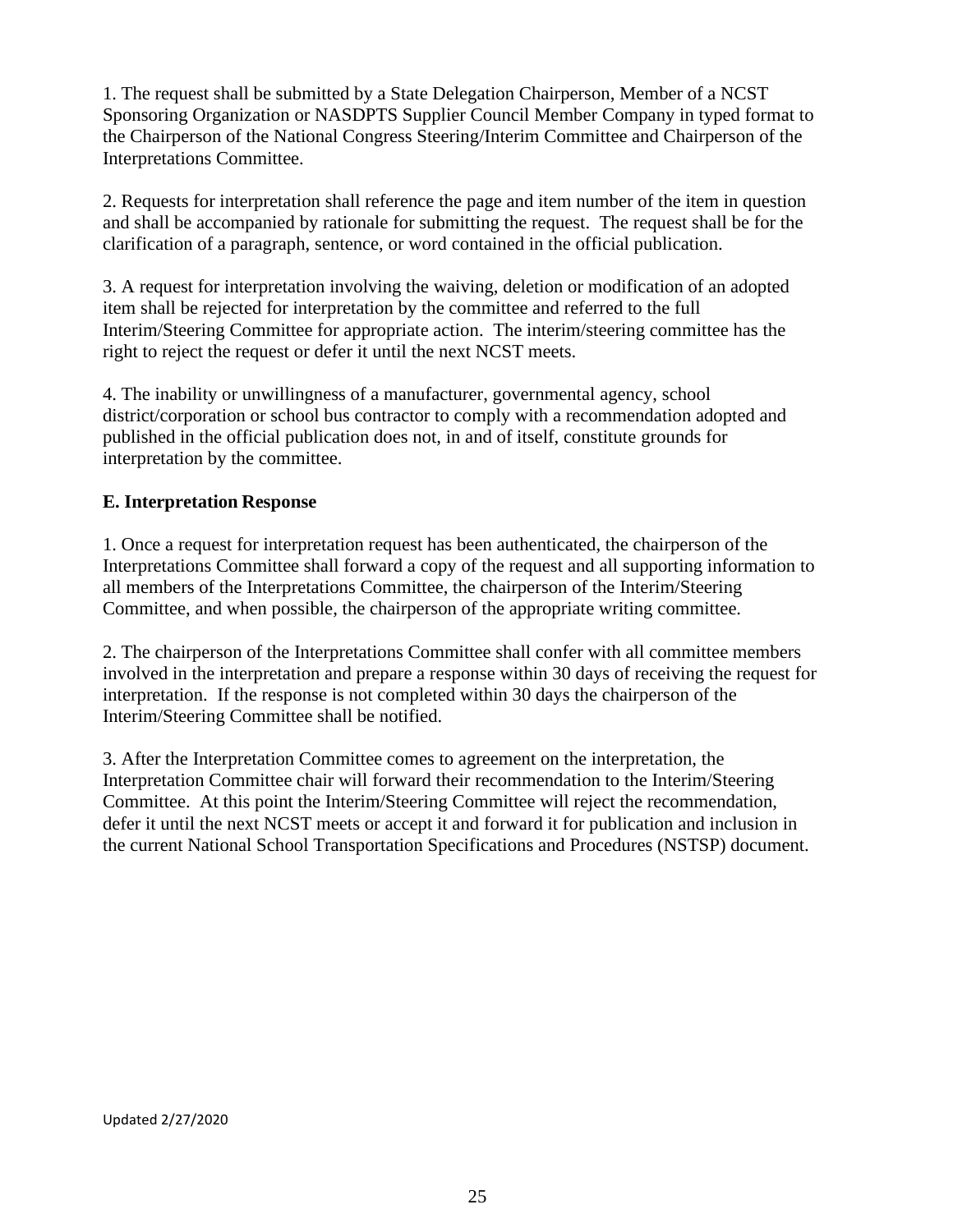# **XIII. INTERIM AMENDMENTS TO THE NSTSP PUBLICATION**

#### **INTRODUCTION:**

The purpose of the "Interim Inquiry and/or Amendment" process is to allow "substantial and/or urgent" amendments to be considered by the sitting Interim/Steering Committee, Writing and/or Special Committees, (where applicable) and the State Delegations without having to wait for the next National Congress on School Transportation (NCST). It is not the purpose of the "Interim Inquiry and/or Amendment" process to replace the NCST. Any Change Request Proposal that is not considered "substantial and/or urgent" will be set aside and processed through the standard writing/special committee review process as outlined in the NCST Manual of Operating Procedures (MOP Appendix C).

#### **INTERIM INQUIRES AND AMENDMENT REQUEST:**

The Interim Steering Committee acts on behalf of the Congress between congresses. Inquiries, requests for modifications and/or amendments to the most recent adopted NSTSP document shall be directed to the Chair of the Interim/Steering Committee and Chair of the Interim Amendment Committee. Contact the appropriate Committee Chairs as listed at [www.ncstonline.org.](http://www.ncstonline.org/)

The Interim/Steering Committee shall develop policies and procedures to implement the "Interim Inquiries and Amendment" process, which shall be outlined within theNCST Manual of Operating Procedures (MOP).

The Interim/Steering Committee will remain in place and will meet a minimum of annually during the NASDPTS/NAPT conference time frame. If vacancies occur in the Interim/Steering Committee, the sponsoring organization will fill these vacancies in a timely manner, according to the MOP.

Writing committee chairs shall remain in place as directed by the Interim/Steering Committee. The Interim/Steering Committee shall consider the needs of each of the various committees, and the ability of the writing committee chairs to provide a continuation of those needs.

If a writing committee chair is unable to continue in the performance of their duties, they will notify their assigned coordinator with a cc: to the NCST Chair. Writing committee chairs should make recommendations to their coordinators for possible replacements. The coordinator will make recommendations to the Interim/Steering Committee through the Steering Committee Chair.

Writing committee chairs will maintain a current listing of those who are still able to serve on their committees. As vacancies occur, writing committee chairs shall report committee vacancies to their coordinator and discuss possible replacements with them.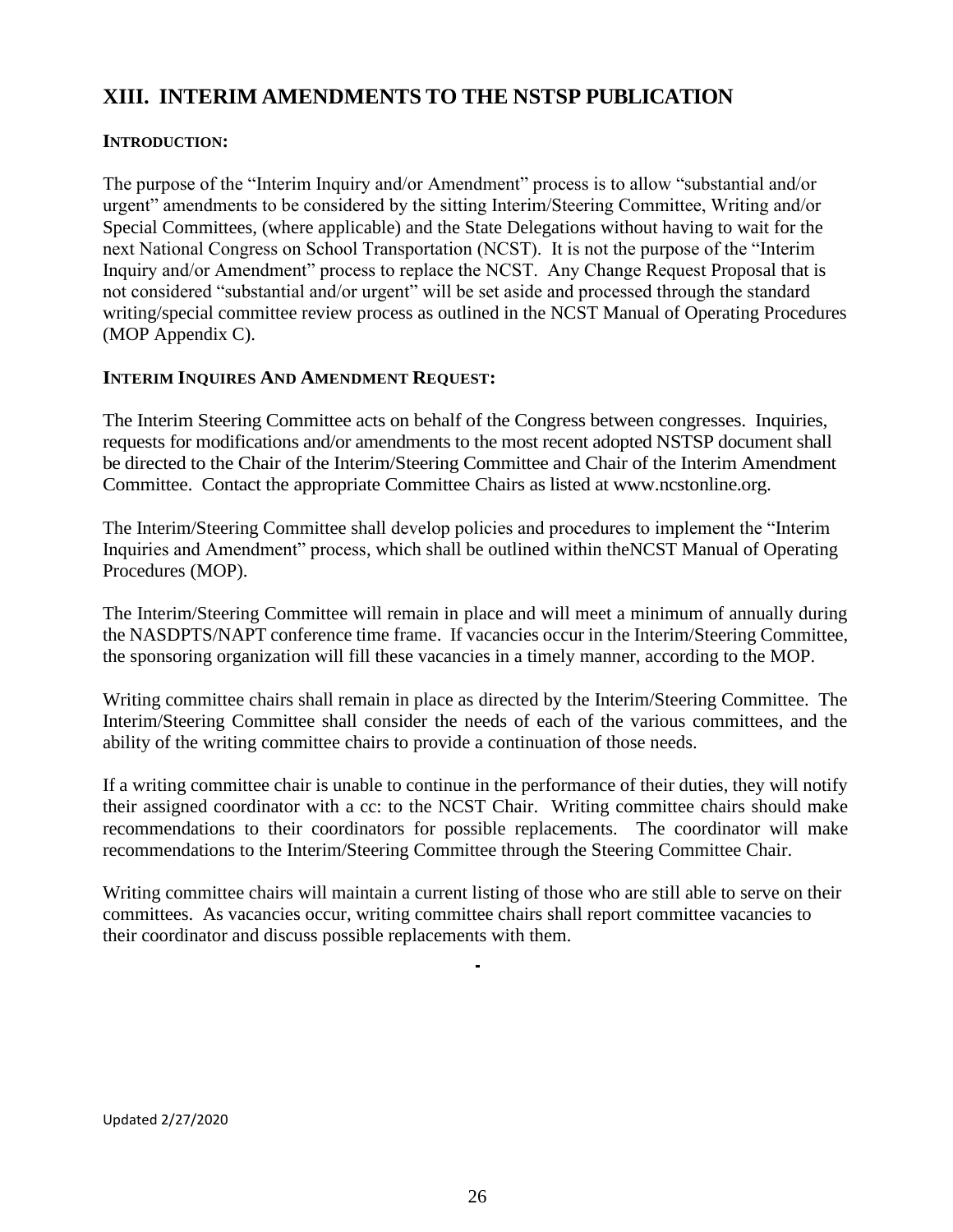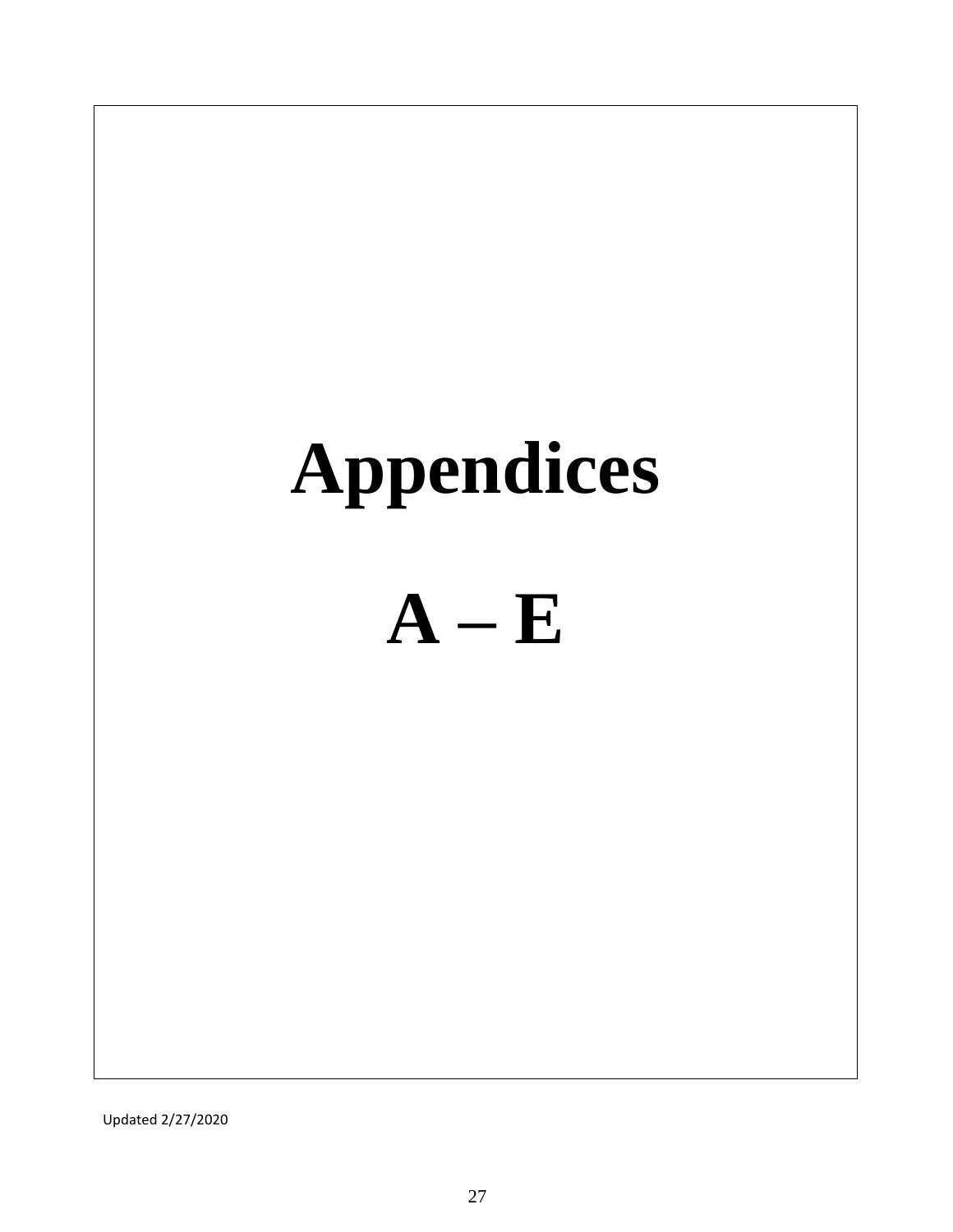#### **APPENDIX A**

# Instructions to Writing/Special Committees

#### **Purpose of Procedure**

At the close of the current year NCST, the exiting Writing/Special Committees (although the committee chairperson and members may change), remain active until the next NCST. The purpose of this procedure is to provide writing committee chairpersons and members with more specific guidance in researching proposed revisions and recommending changes to the National School Transportation Specifications and Procedures (NSTSP) Document. The procedure will also help ensure uniformity in the scope of the document. It will also provide standardization of the electronic and writing format to be followed and ensure that delegates and persons submitting proposed revisions are notified in writing of the status of their recommendations and the rationale for any changes made by the writing committee.

#### **Rationale for Procedure**

Past congresses and the adopted interim amendment process illustrate a need for improvement in several areas of the writing committees' procedures. These included, among others, the documentation of requests received, especially their disposition and communication of same to all parties, the efficacy and uniformity of the word processing format used, and variations in the perceived scope and purpose of the document by various committees. The procedures below will provide writing committees with needed guidance and specificity on these issues.

#### **Procedure**

Persons serving on writing committees shall possess expertise in the subject matter of the particular writing committee. Persons serving shall also have a commitment of available resources from their employers or sponsoring organizations (time, money for travel, communications resources) sufficient to meet the schedule and scope of work of the committee. Most committees should plan to meet twice per year, in association with the major national school transportation conferences (July and November). Qualifications to serve should be submitted to committee chairs to assist them in appointing their committees.

Writing committee chairpersons shall provide prompt, complete contact information for their committee membership to the Steering Committee and their Coordinator, including regular updates regarding any changes in committee membership.

The guiding philosophy in reviewing the specifications and procedures for proposed revisions shall be as follows:

•Revisions shall not re-state the provisions of existing Federal regulations, including Federal Motor Vehicle Safety Standards (FMVSS), Federal Motor Carrier Safety Regulations (FMCSRs), the Omnibus Transportation Employees Testing Act of 1991 (OTETA), and others that may apply.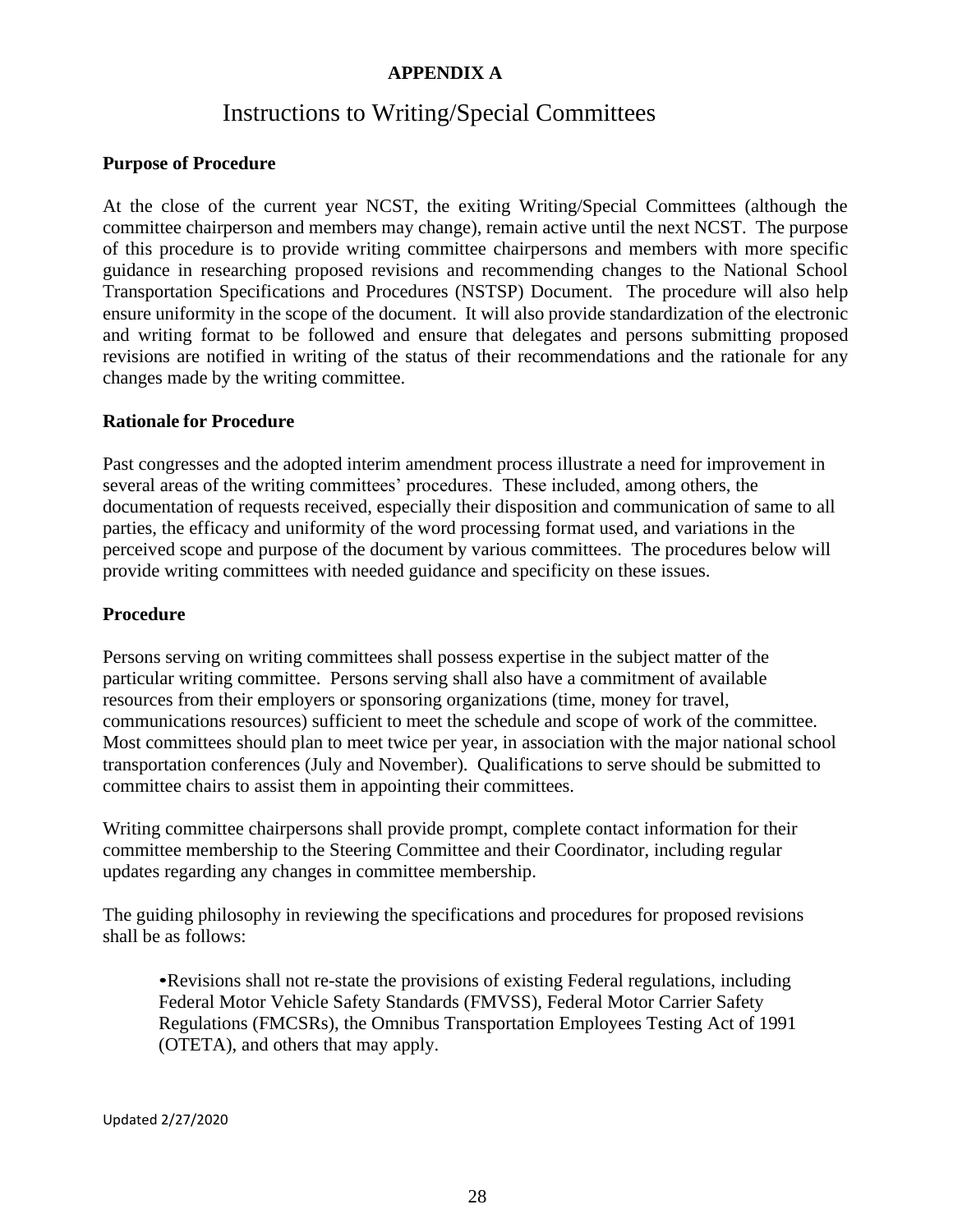•Specifications and procedures shall, to the extent practical, meet the needs of all 50 states, unless specific exceptions are noted for particular regions due to extremes in climate or other factors.

•Generally, an item shall be recommended for retention or revision only when it specifies an equipment specification or operational procedure that is recommended as an industry norm or baseline procedure. Some flexibility may be exercised in recommending items or procedures that would constitute acceptable practice, but that may not be universally recognized as standard industry practice.

#### **Writing Committees Amendment Review and Appeals Process:**

Upon receipt and appropriate analysis of a qualified amendment to the NSTSP document the writing committee will take the following action:

1. Accept the proposal without any modification to the intent, or

2. Reject the proposal with supporting rationale and notification to the proposer. The proposer may submit an appeal to the NCST Steering Committee Chairperson or their delegated representative(s), or

3. Modify the proposal with the consent of the proposer, or,

4. Modify the proposal without the consent of the proposer and submit the modified proposal as a new proposal from the writing committee.

It is important that all suggested revisions received from outside sources (including state delegations) be considered fairly and attributed as to their source and disposition. The latter portion of each writing committee's report shall include a summary of each proposed revision received from outside sources that was modified or rejected, from whom the revision was received, and the rationale for rejection.

Terms used in revisions shall be defined as follows:

1. SHALL - a mandatory condition. Where certain school bus designs, equipment, or operations are described with the "shall" stipulation, it is mandatory that all school buses and all school bus operations meet those requirements as written.

Note: The word "shall" is also used when referring to items that are already adopted into federal laws, standards, or regulations.

2. SHOULD - an advisory condition. Where certain school bus designs, equipment, or operations are described with the word "should," such items are considered to be advisable usage. In other words, the item is recommended, but not mandatory for all school buses or all school bus operations.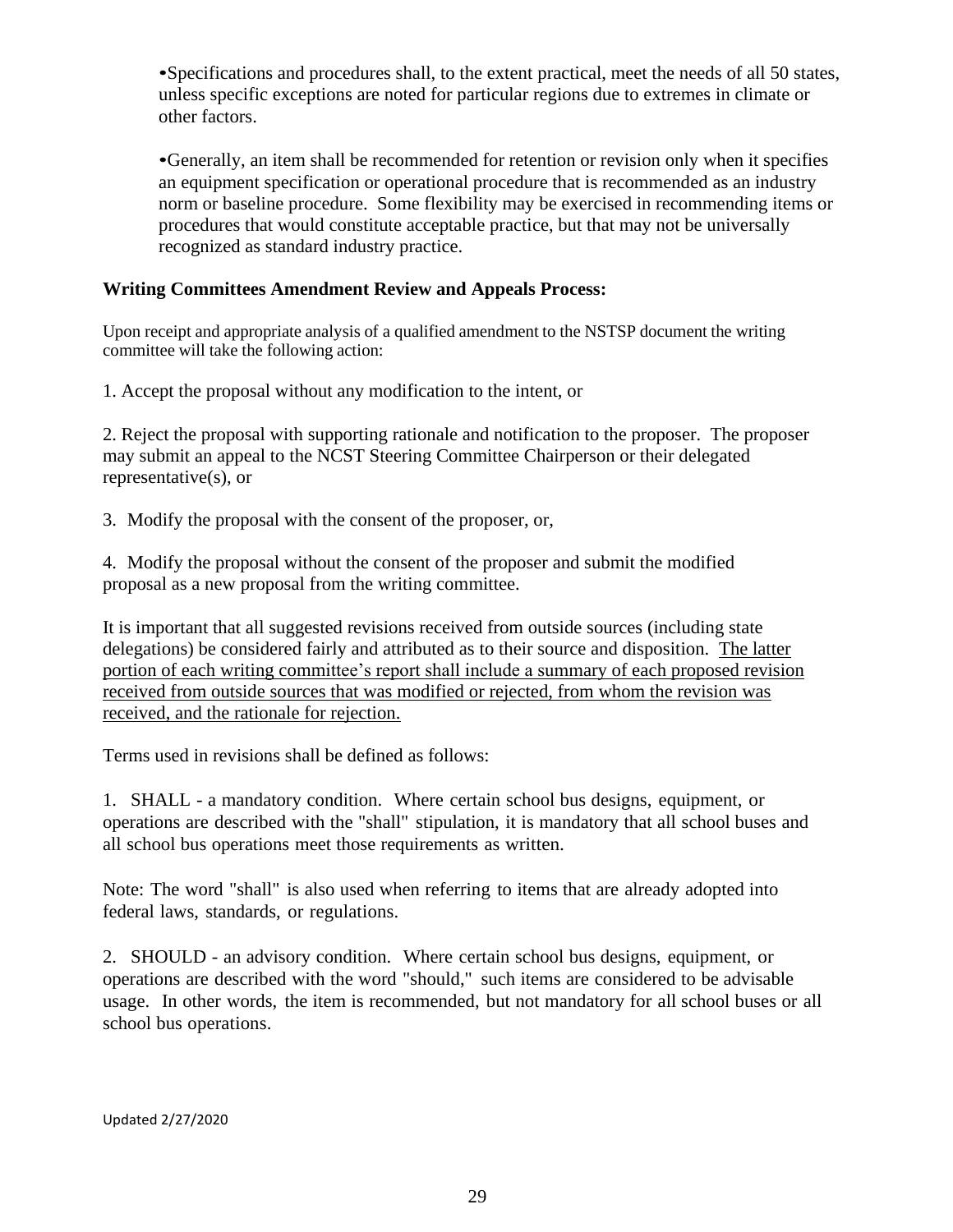3. MAY - a permissive condition. Where certain school bus designs, equipment, or operations are described with the word "may," such items are considered for possible usage. However, there is no intent that the item be required for all school buses or all school bus operations.

Equipment and service vendors and suppliers are encouraged to serve on writing committees as non-voting, technical advisors.

Every proposal for revision shall be submitted in writing to the writing committee and shall include the specific wording of the proposed revision and the objective, i.e., how will the proposal improve safety, efficiency, and/or economy? The proposal shall include the requester's complete contact information, including name, affiliation, address telephone and fax, and e-mail address. A sample Request for Changes form is included in this Appendix.

Receipt of every proposal received must be acknowledged timely to the submitter by the writing committee chair.

Every proposal received meeting the above requirements shall be considered and researched by the writing committee. The writing committee shall keep a log of all requests received, to include a summary of the request, its current status, and the name and affiliation of the requester. Items originating from within the writing committee do not need to be "logged in." A sample Revision Items Log form is included as part of this Appendix.

The Estimated Fiscal Impact Statement (EFIS, pending) may be included for all proposed revisions.

**Revisions are to be submitted in the prescribed electronic format and layout**. For 2020 the prescribed format is **Microsoft Word Format… "Calibri Font 11pt" "8 ½ X 11", portrait orientation**. Specific information on required fonts will be supplied by the applicable Coordinator to the writing committees. The **layout** shall include. in order: 1) the **Current Wording** of the document (to be provided electronically to each committee); 2) the **Proposed Revisions** in Microsoft Word with **Red underline for additions**, strike- through for deletions); and, 3) the **Rationale** for the revisions.

**A 2020 NCST Change Request form, as prescribed above, will be provided to the chair of each writing committee. Instructions for public submitters are provided in appendix B.**  Coordinators will work with their writing committees on additional questions and issues related to the required format and layout of the writing committees' reports.

All interpretations issued since the most recent Congress shall be considered and proposed for incorporation into the next revision of the NSTSP as is or with modifications by the writing committee. Modifications to issued interpretations shall include the writing committee's rationale. Resolutions adopted at the most recent NCST shall also be considered by the applicable writing committee(s).

As an informational item, prospective writing committee members should note that legal opinions were received by the NCST Steering Committee members and sponsoring organizations on the subject of the whether volunteers to the congress may incur potential legal liability arising from their actions. The general consensus of these opinions is that volunteers to the congress, acting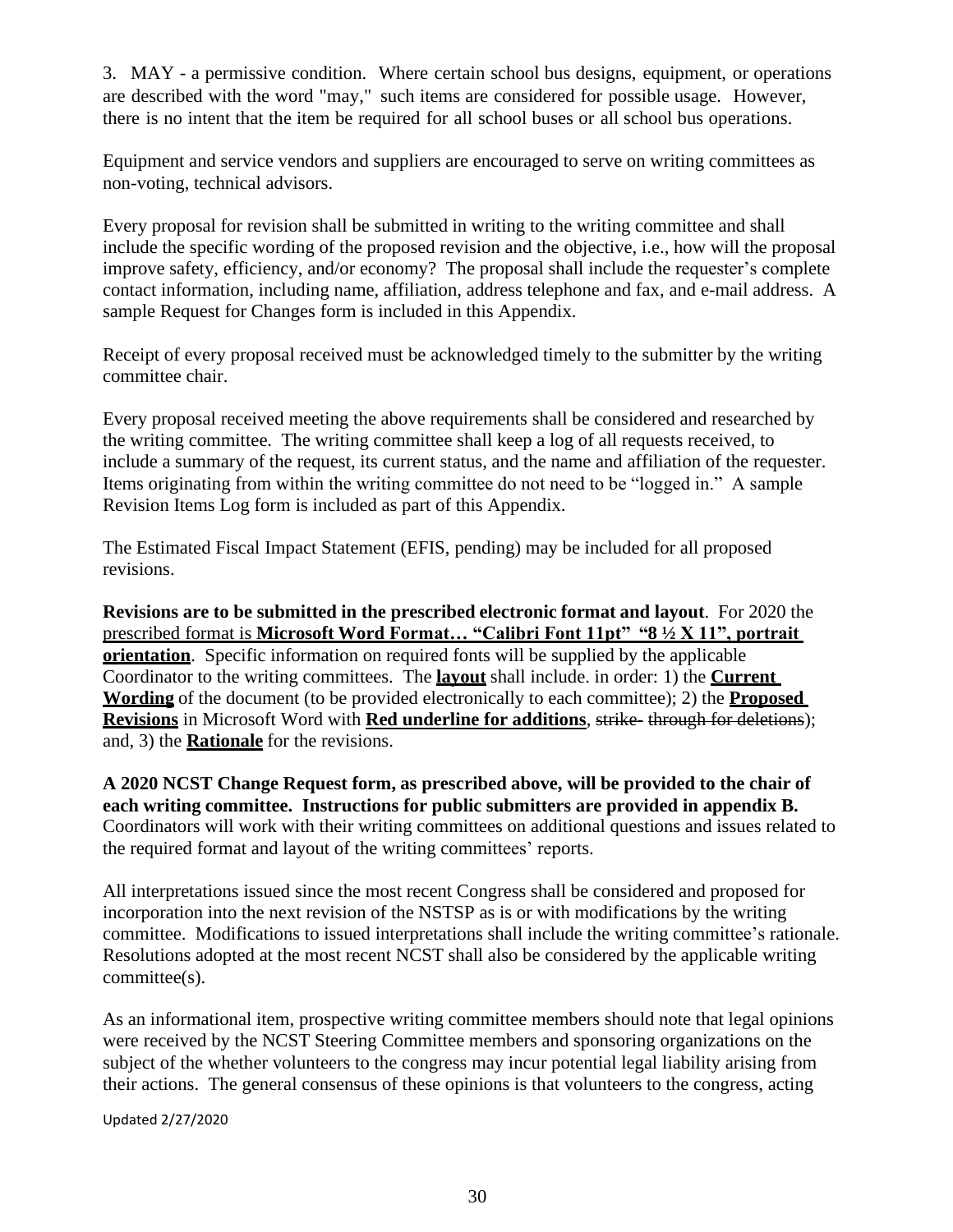reasonably and in good faith, are not subject to legal liability. Interested parties may wish to contact the Steering Committee or their employer's legal counsel for more information on this issue.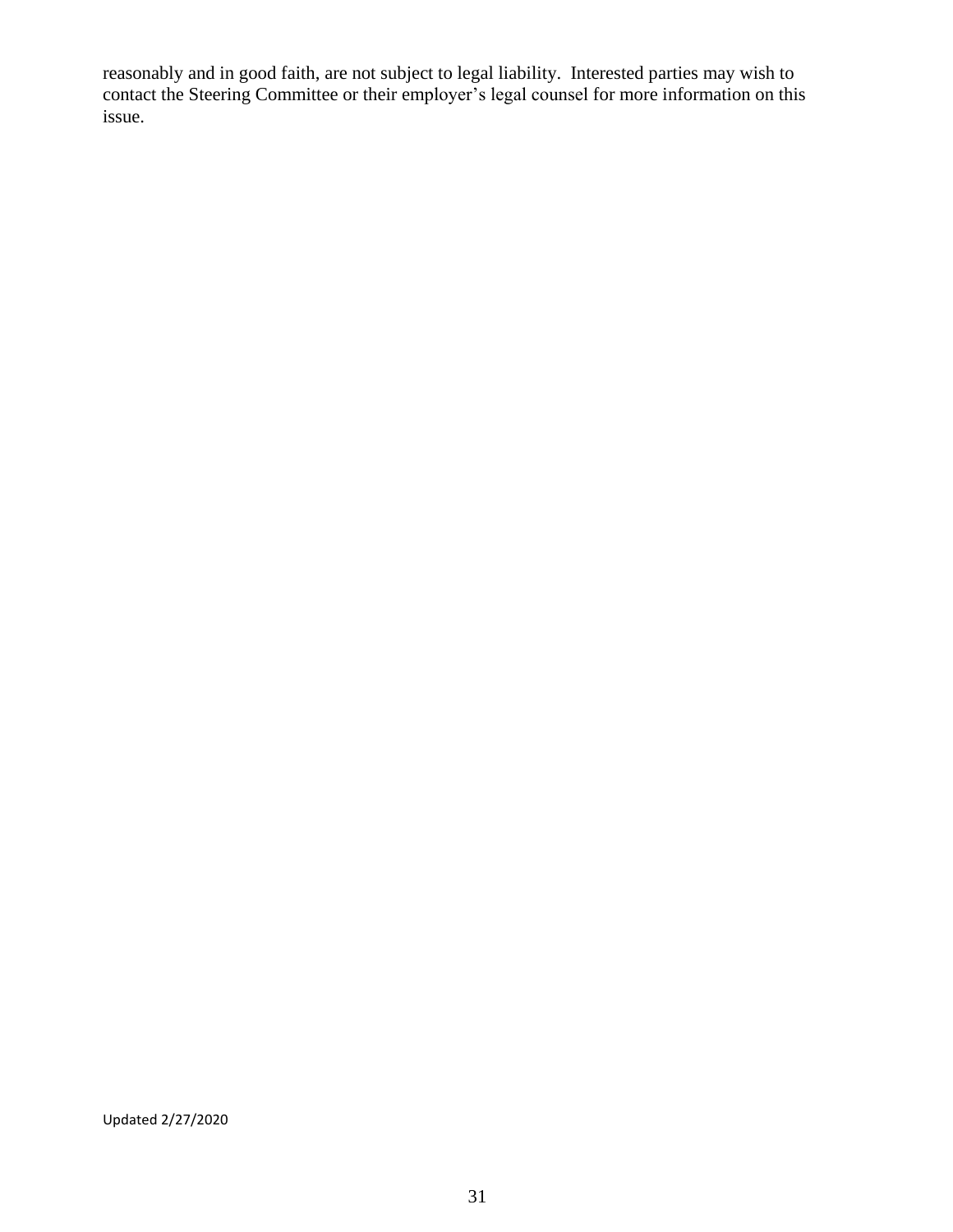#### **APPENDIX A Chart**

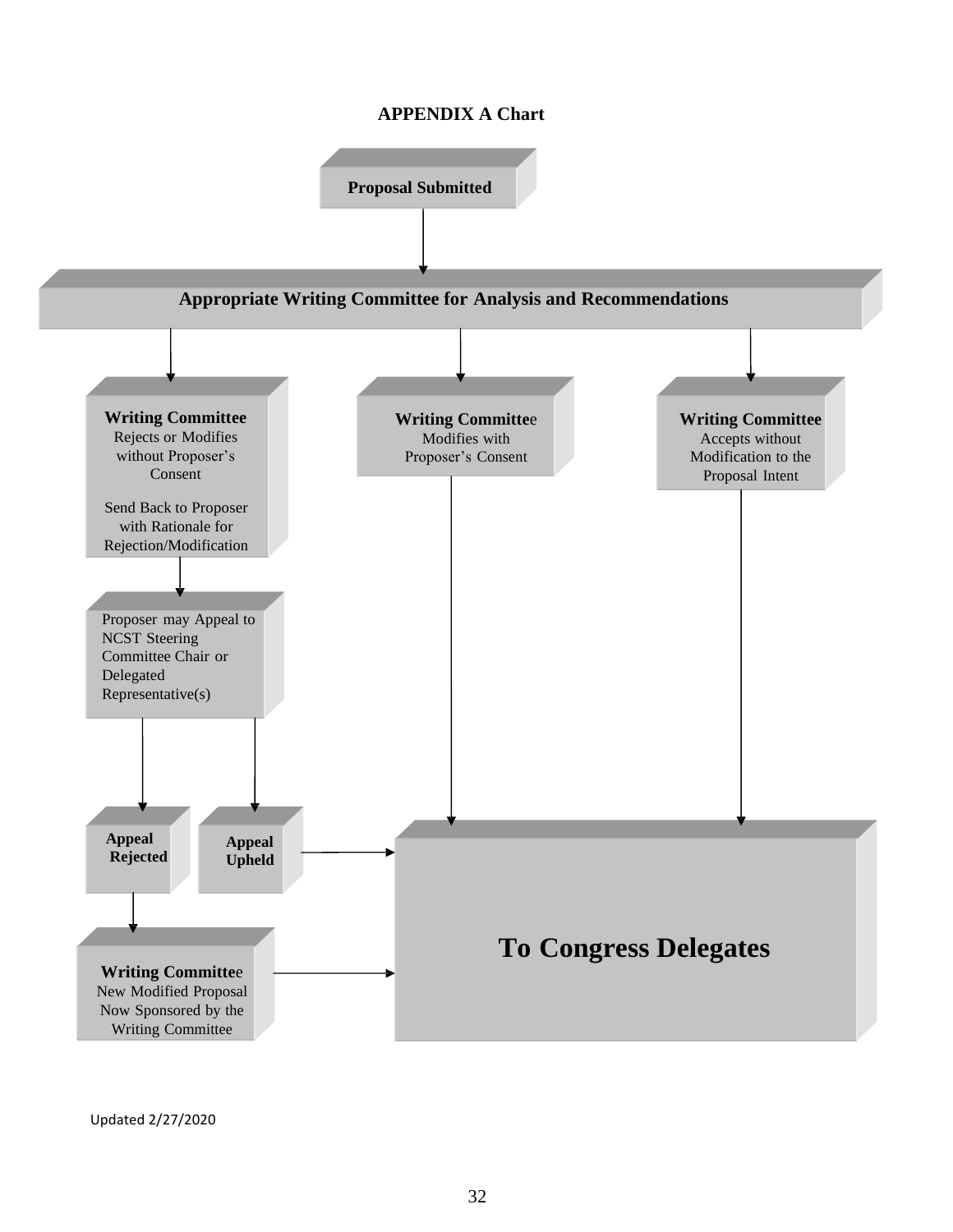# **Appendix B**

Dear Public NCST Submitters,

In preparation for the 2020 NCST, proposals for modification of the 2015 Document must be submitted using an attached "2020 NCST Change Request" form. Due to strict guidelines, information must be submitted using the given format only for the writing committee to consider your recommended changes. Not following all instructions will result in an immediate rejection of the proposal. Please fill out the form below and submit proposals via email to the appropriate writing committee chairperson. Proposals for consideration should be submitted as soon as possible, with a final deadline as specified in the MOP (available at www.ncstonline.org).

Refer to attached form:

- Go online to [www.ncstonline.org](http://www.ncstonline.org/)
- Complete each field in the "NCST Change Request" Form
- Please note you are limited to 100 words or less to define (rationale) of change
- You must submit a separate form for each change
- Cut and paste verbiage from the NSTSP document (use hard formatting for underlining, strike-throughs, and fonts; do not use "Track Changes")
- Strike though words you want to eliminate
- Replace new wording with by underlining change and/or final wording
- Use "Save as," and rename file to include your name
- If submitting multiple forms add section and number from NSTSP if necessary
- Email document to chairperson of appropriate committee

On behalf of the NCST leadership team, we thank you for sharing your knowledge, thoughts and ideas. With your continued support and involvement we will continue to improve the safety and efficiency within the pupil transportation industry.

Thank you,

NCST Chair and Steering Committee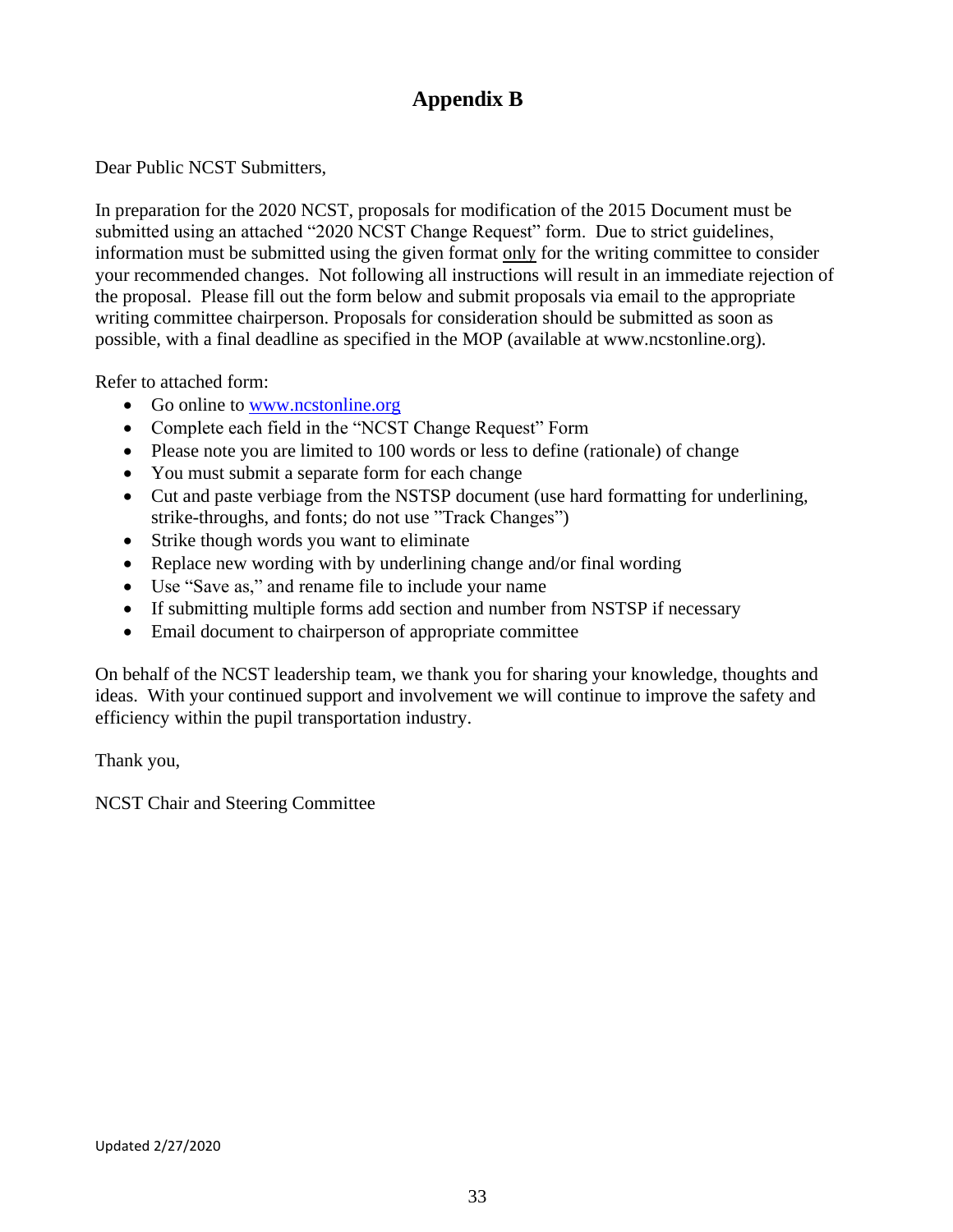# **Appendix C**

#### **PROCEDURE FOR REQUESTING AN INTERIM AMENDMENT:**

An official Change Request Proposal to add or amend a section in the latest published edition of the National School Transportation Specifications and Procedures (NSTSP) document (other than an interpretation) shall be submitted to the Interim/Steering Committee Chairperson and Chairperson of the Interim Amendment Committee by one of the following:

- A State Delegation Chairperson (majority of State Delegation must approve)
- A Sponsoring Organization of the National Congress on School Transportation
- A NASDPTS Supplier Council Member Company

#### **Step 1.**

Go online to the National Congress on School Transportation (NCST) website [\(www.ncstonline.org\)](http://www.ncstonline.org/), download the official Amendment Change Request Form, and follow the instructions on the form. The Interim/Steering Committee shall determine whether the proposed change requested is an administrative/unsubstantial action or a request for a substantial/urgent change in the NSTSP document. The amendment change request proposal must describe the item(s) to be added or amended, including the specific page number and paragraph reference as addressed in the current NSTSP document. The rationale must describe how the item(s) will improve safety, security and/or efficiency of school transportation. All change request proposals shall include an appropriate rationale, cost benefit analysis (where applicable) and risk assessment.

#### **Step 2.**

If the Interim/Steering Committee determines that the Amendment Change Request Proposal is an "unsubstantial/administrative" change, the action taken will be to reject the request, defer it until the next NCST, or accept it and forward to the appropriate writing committee for review and recommendations.

#### **Step 3.**

If the Interim/Steering Committee determines that the Amendment Change Request Proposal is substantial or urgent, it will be sent to the appropriate writing/special committee for review and recommendations. After analyzing the request, the writing/special committee will forward its recommendations to the Chairpersons of the Interim/Steering and Interim Amendment Committees. The Interim/Steering Committee shall review the writing/special committee recommendations and may submit proposed revisions or additions to the appropriate writing/special committee for reconsideration or accept the writing committee's recommendations. If the proposal is rejected by the writing committee and Interim/Steering Committee the State Delegation Chairperson (if applicable) will be notified of the Interim/Steering Committees action. If the proposal is accepted by the Interim/Steering Committee the Interim/Steering Committee Chairperson shall forward the writing/special committee recommendations to each State Delegation Chairperson of record for a 30-day comment period by the State Delegations or defer the recommendations to the next National Congress on School Transportation (NCST). If in the opinion of the majority of the Interim/Steering Committee members there were insufficient comments received back from the State Delegations to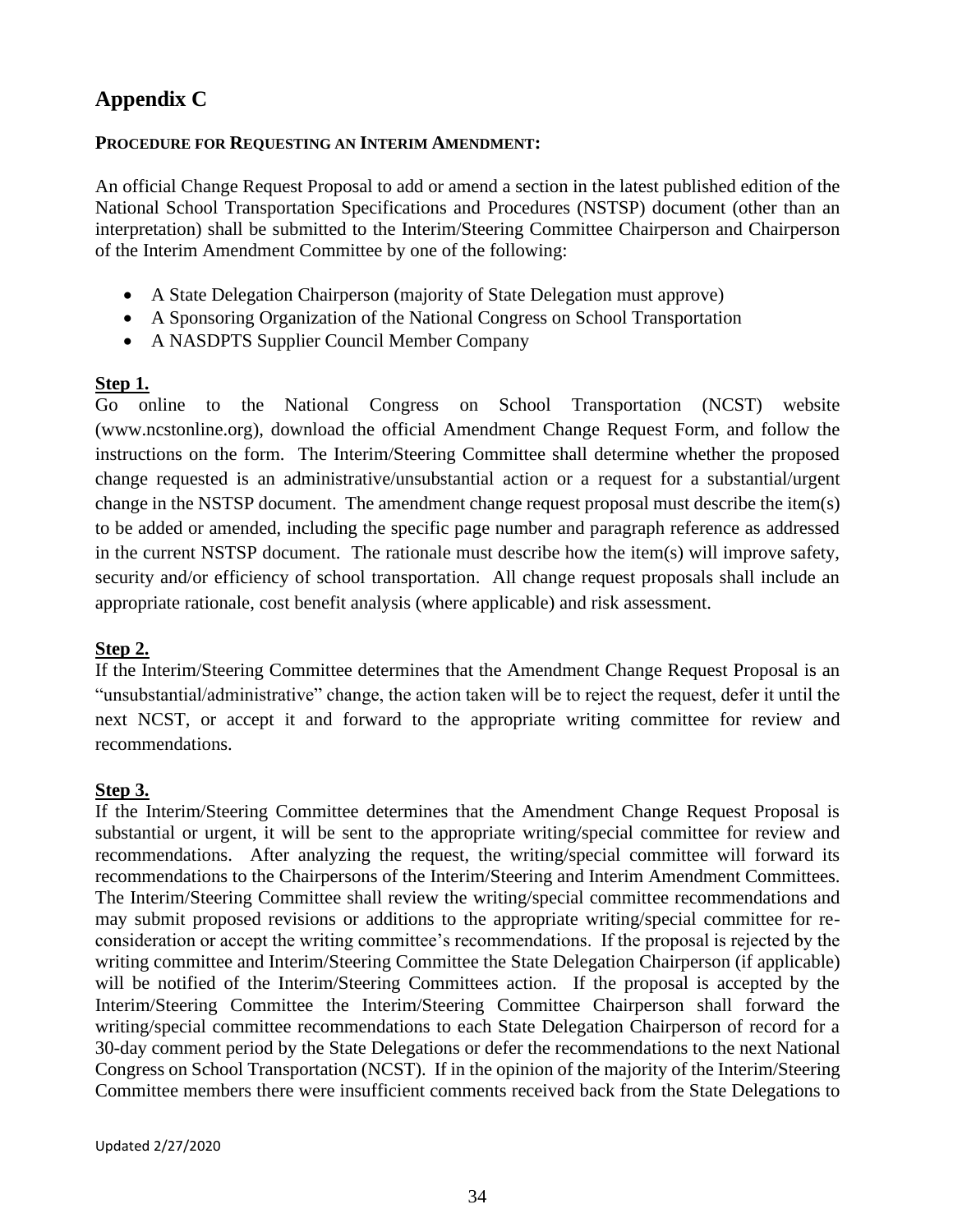satisfactorily address the proposal (more than 50% of the state delegations of record), the proposal will be deferred to the next NCST. If there are sufficient comments received by the comment period deadline the Interim/Steering Committee Chairperson shall return the original Change Request Proposal and delegation comments received to the writing/special committee for final draft.

#### **Step 4.**

The Interim/Steering Committee will receive and review and may recommend additional revisions to the final draft from the appropriate writing/special committee. Upon a final decision by both the writing/special committee and Interim/Steering Committee send the final proposal out to the state delegations of record (which must be approved by the majority of the State Delegation members) for a 30-day voting period. If in the opinion of the majority of the Interim/Steering Committee members there were insufficient votes (less than 50% of the state delegations of record) received back from the State Delegations to satisfactorily address the proposal, the proposal will be deferred to the next NCST.

#### **Step 5.**

At the conclusion of the 30-day voting period, if sufficient votes were received, (more than 50% of the state delegations of record) the final draft will either be rejected by the delegations or accepted and published by the Interim/Steering Committee.

#### **STATE DELEGATIONS PROCEDURES:**

At the close of the current year NCST, the existing State Delegation Members remain active until the next NCST, although the State delegation chairperson and members may change.

#### **PUBLICATION OF "INTERPRETATION" AND/OR "AMENDMENT":**

Once an interpretation or amendment has been finalized and approved by the Interim/Steering Committee, the chairperson of the Interim/Steering Committee, or designee, shall notify the following:

- The Interim/Steering Committee
- The originator of the interpretation or amendment
- The appropriate Federal Agency (ies)
- National Transportation Safety Board (NTSB) if relevant to an open recommendation
- National Association of State Directors for Pupil Transportation Services (NASDPTS)
- National Association for Pupil Transportation (NAPT)
- National School Transportation Association (NSTA)
- National School Boards Association (NSBA)
- National Safety Council (NSC)
- School Bus Manufacturers Technical Council (SBMTC)
- School Transportation News (STN)
- School Bus Fleet magazine (SBF)
- Federal News Service (FNS)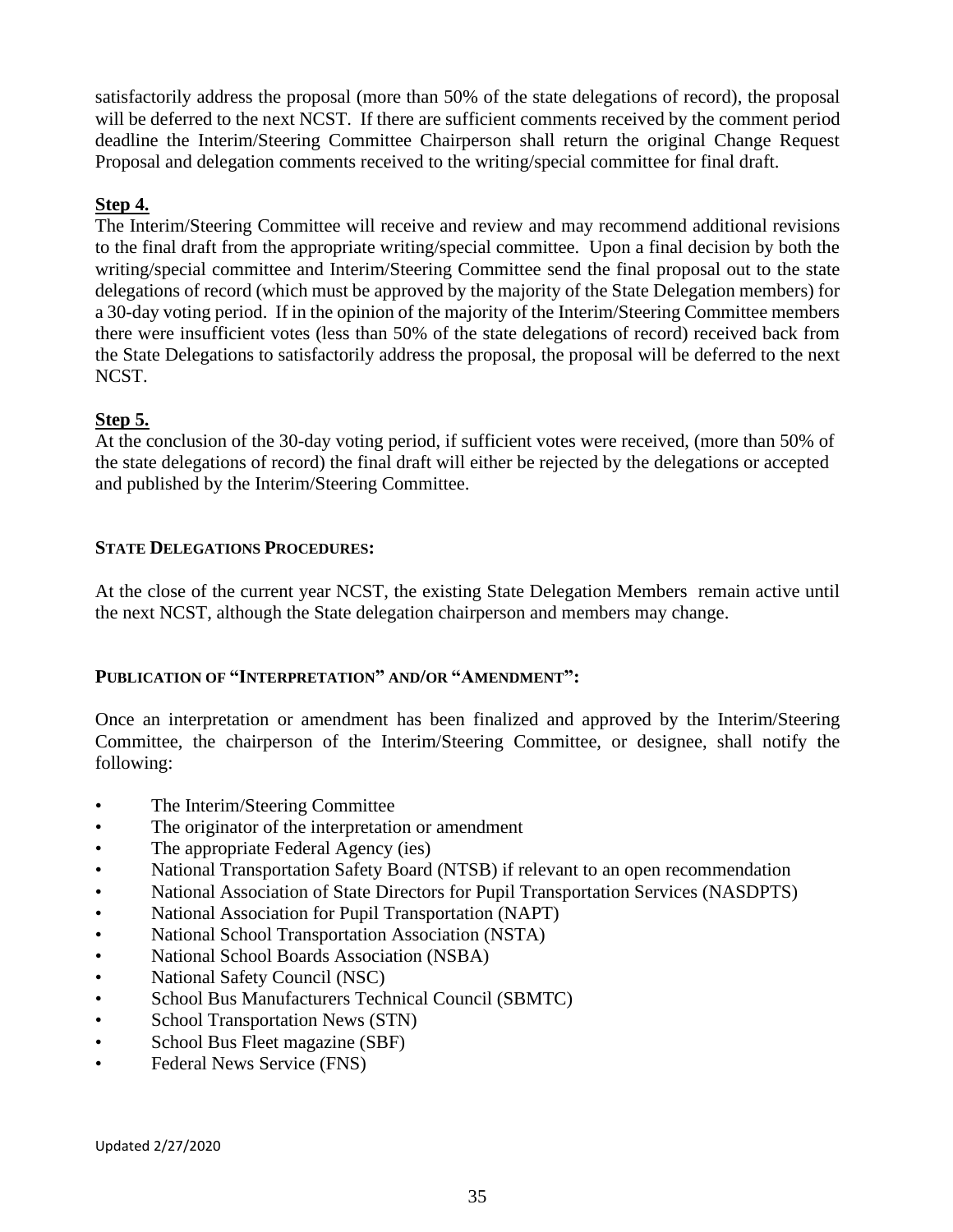Such notification may be provided by direct contact with the above entities or by announcement in trade publications and posting of the interpretation or amendment to the NCST website at.

An addendum to the current electronic version of the NSTSP document will be added to reflect any approved changes by the State Delegations and/or Interim/Steering Committee utilizing the interim amendment and/or interpretations process.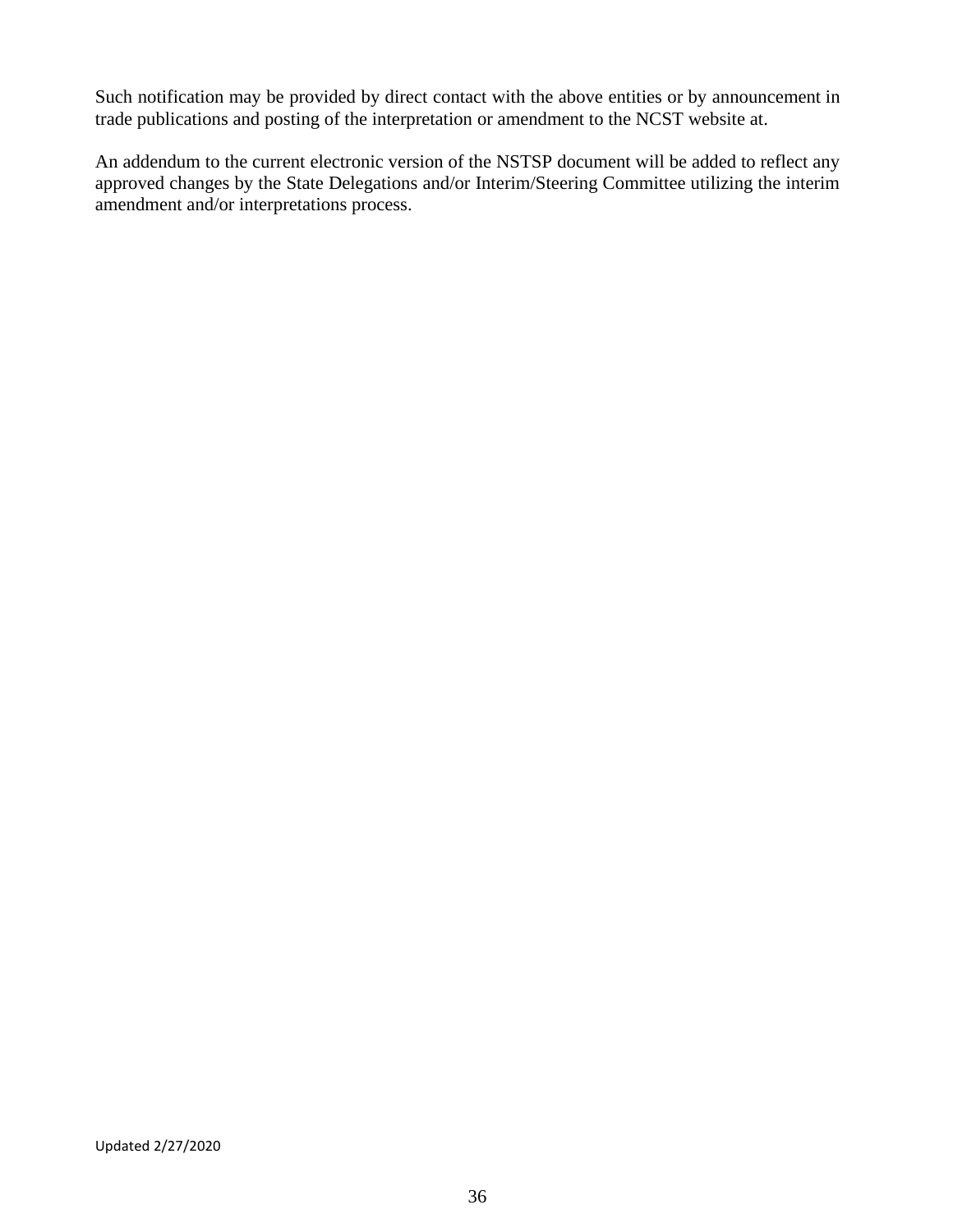# **Appendix C Chart**



Updated 2/27/2020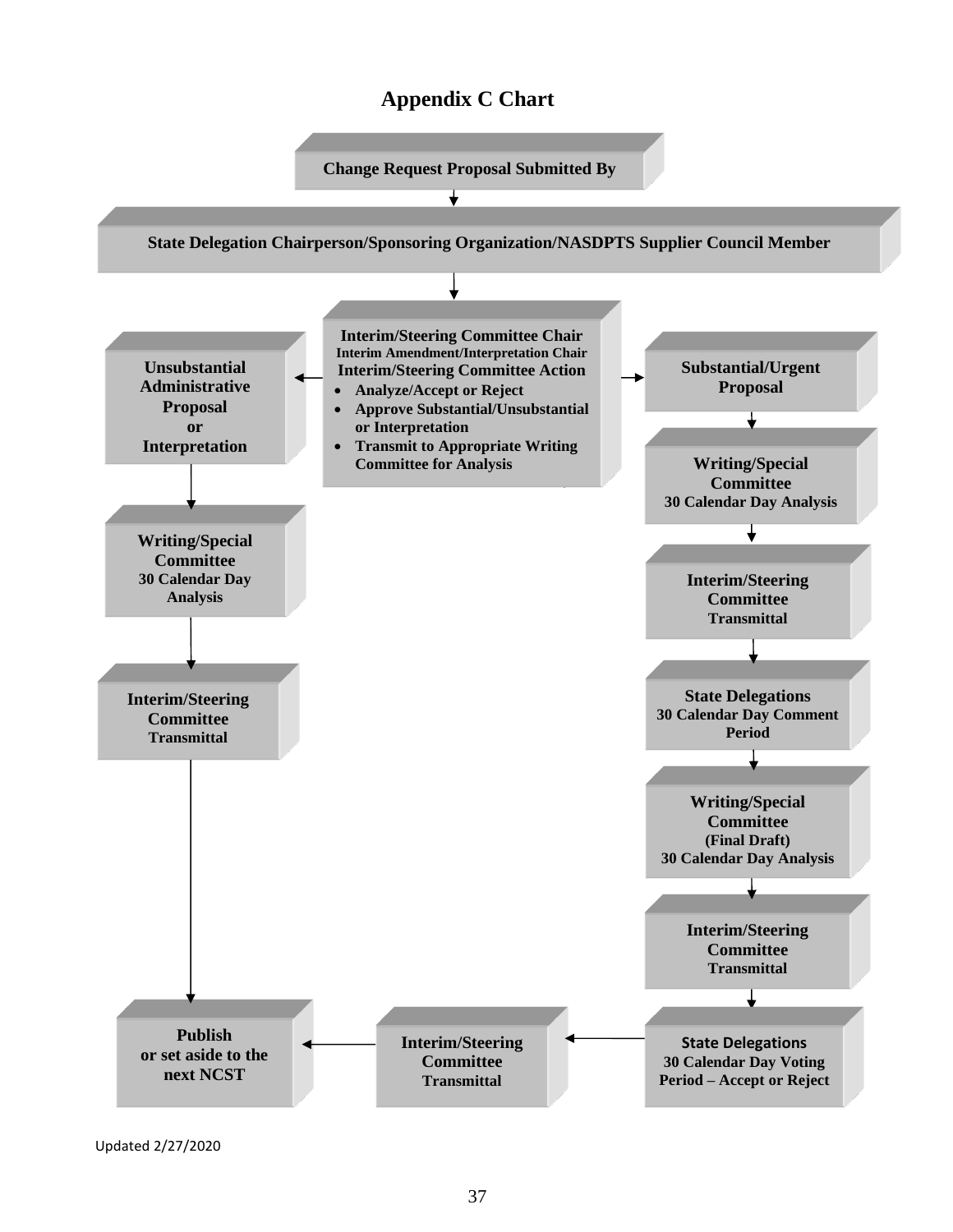#### **APPENDIX D**

### NCST Writing Committee Changes Request Log

Terminology used in table below is as

follows: Recommendation Column:

**Accept** = Writing Committee recommendation is favorable (may include changes to submitted proposal) **Reject** = Proposal rejected (no change in current document recommended) **Tabled** = Further research required

Status Column:

**Complete** = Research on the item complete **Incomplete** = Recommendation not yet finalized **Withdrawn** = Person submitting the proposal has requested it be withdrawn from consideration

| Item# | Committee | Item Description | Submitted By   | Status and |
|-------|-----------|------------------|----------------|------------|
|       | Recom-    |                  | (name and com- | Comments   |
|       | mendation |                  | pany or org.)  |            |
|       |           |                  |                |            |
|       |           |                  |                |            |
|       |           |                  |                |            |
|       |           |                  |                |            |
|       |           |                  |                |            |
|       |           |                  |                |            |
|       |           |                  |                |            |
|       |           |                  |                |            |
|       |           |                  |                |            |
|       |           |                  |                |            |
|       |           |                  |                |            |
|       |           |                  |                |            |
|       |           |                  |                |            |
|       |           |                  |                |            |
|       |           |                  |                |            |
|       |           |                  |                |            |
|       |           |                  |                |            |
|       |           |                  |                |            |
|       |           |                  |                |            |

Note: This form available in electronic format. Please contact your Coordinator.